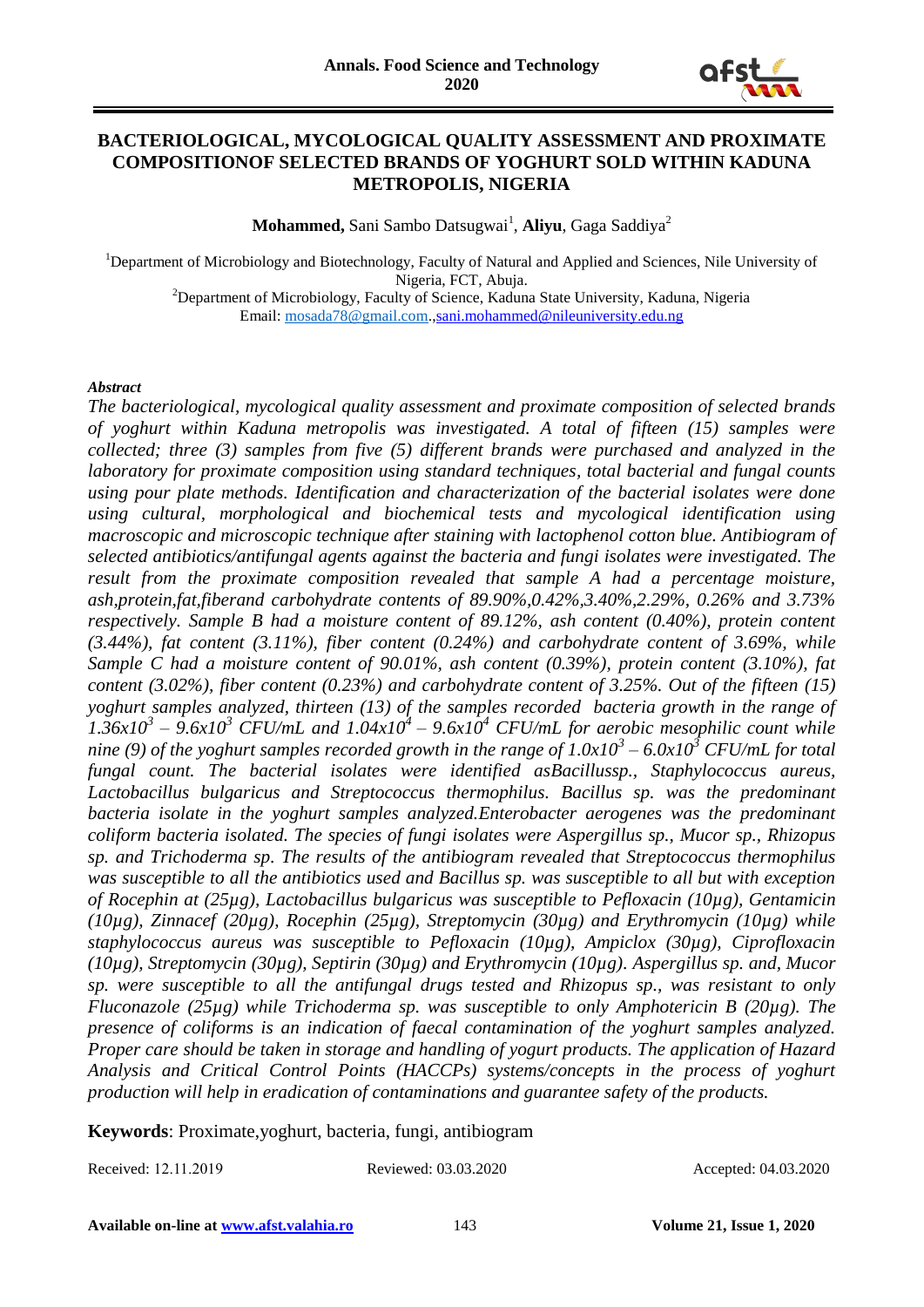

# **INTRODUCTION**

Yoghurt is one of the oldest dairy products in the world. Food historians believe that people have been consuming yoghurt for more than 5,400 years. Yoghurt has also proved to be a very popular food with health-conscious consumers. Yoghurt is a semi fluid fermented milk having a smooth texture and mildly sour flavour because of its lactic acid content. In simple terms, yoghurt is a form of curdled milk. The bacteria contained in the milk ferments and coagulates. This causes the milk to thicken which creates yoghurts signature creamy texture and slightly tangy, astringent taste. Added to the yoghurt are flavoring and colours to give it a unique appearance and taste. The main processing steps involved in yoghurt manufacture include the standardization of milk (fat and protein content), homogenization, milk heat treatment, incubation/fermentation, cooling, and storage. In many of these countries, yoghurt is still manufactured using traditional procedures. Since the last world war, yoghurt consumption has been steadily increasing not only in European countries, but also in the United States, enhancing its industrial-scale production. It is accepted that the initial consumption of fermented or cultured milk products, such as yoghurt, butter and cheese, occurred around the time as they were recognized as effective means of prolonging the shelf-life of milk (Tamine and Robinson, 2008). The French called it *'la lait de la vie eternelle'* **-** the milk of eternity as it was believed to have therapeutic powers and gave long life to those who consumed it. The main reasons pointed out for yoghurt consumption is the cultural and the increasing search for healthy foods (Cueva and Aryana, 2008). It is a means of protein intake for an improved healthy living (Cueva and Aryana 2008). It also serves as a medium for microbial growth due to its high nutritional value and plays an important role in human nutrition, health maintaining, therapeutic and dietetic functions (Khan *et al.* 2008). Yoghurt is one of the most traditional cultured milk, which is a product of the lactic acid fermentation of milk by addition of a starter culture containing *Streptococcus thermophilus* and *Lactobacillus delbrueckii* subsp. *bulgaricus* (Tamine and Robinson, 2008). The role of these two bacteria genera in yogurt manufacture can be summarized as milk acidification and synthesis of aromatic compounds (Serra *et al*., 2009). These organisms produce organic acids and other flavor components and can grow in such numbers that a gram of yoghurt regularly contains 100 million bacteria. The natural yoghurt is characterized by a smooth and viscous gel-like texture and has a delicate Wal nutty flavour (Fuquay *et al*., 2011). Yoghurt is nutritionally rich in protein, riboflavin, vitamin B12. It has nutritional benefit beyond those of milk. Men and women who are lactose intolerant can sometimes tolerate yoghurt better than dairy products, because the lactose in milk is converted to glucose, galactose and partially fermented to lactic acid by bacterial culture. (Belewu *et al*., 2010).Yoghurts as other dairy products are frequently contaminated by bacteria and fungi which often led to food intoxication/poisoning. Moulds and yeasts are the primary contaminants in yoghurt produced commercially in Nigeria. Health complications associated with consumption of inadequately pasteurized milk products include serious infections that are hard to treat with antibiotics. There is a misnomer in the condition surrounding the sales of yogurt within Kaduna metropolis. Research in the field of quality assessment of yoghurt sold is the basic need to create awareness among common people about the existing situation and protect the consumers' health and rights (Yabaya and Idris, 2012). The occurrence of Enterococci, coliform, mould and Yeast, *Streptococcus* sp., *Salmonella* sp.,C*lostridium* sp*.* and *Bacillus* sp*.* is a sign of re-infection of yoghurt (Speck, 2011). Contamination can occur as a result of improper processing or handling. This is due to unclean equipment, contaminated milk or poor hygiene of the production staff. Pasteurization should ensure that fresh milk is not contaminated, but do not use old milk. This research was aimed at assessing the bacteriological and mycological quality of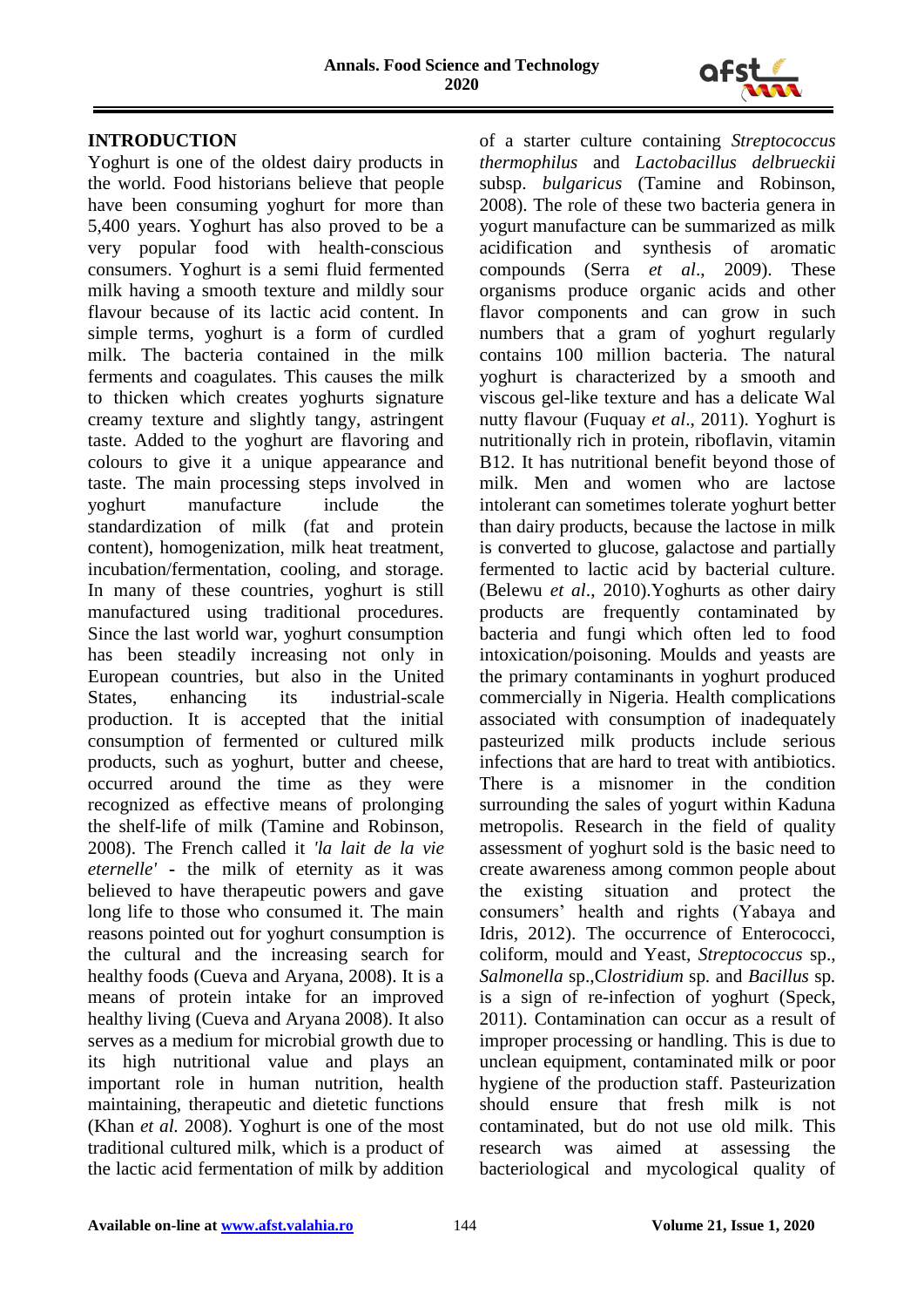

some selected brands of yoghurt sold within Kaduna metropolis.

# **MATERIALS AND METHODS The Study Area**

The study was conducted in Kaduna State, Nigeria. This study area has been selected due to the high concentration of yoghurt production activities within the state, and because the close proximity to the researcher. Kaduna is located in the North-west geo political zone of Nigeria. The capital city of the state is Kaduna. Kaduna has a total area of 1,190 square meter (3,080  $km^2$ ) and its coordinates are 10°31'23'N'7°26'25''E. According to the National Population Commission, the 2006 census puts the population of the state at 6,113,503 people. The annual population growth rate is 2.47% (The National Bureau of Statistics, NBS, 2011).

## **Collection of Samples**

A total of Fifteen (15) packaged yoghurt samples, three (3) samples from five (5) different brands each were purchased from different retail outlets within Kaduna Metropolis, their NAFDAC registration number, expiry date, manufacturing date and batch number were recorded. All samples purchased were properly labeled and transported and stored in a refrigerator in the Microbiology laboratory of Kaduna State University for analysis.

## **Proximate Analysis of the Yoghurt Samples**

Proximate analysis of yoghurt samples were carried out and it includes the percentage moisture content, ash, crude protein, crude fibre, crude fat and carbohydrate. These were determined using Association of Official Analytical Chemists (AOAC) (2009) as described by Ammara and Imran (2010); Oladipo and Jadesimi (2012).

## **Media Preparation**

All media used were prepared according to manufacturer's instruction (s).

## **Physical Observation of the Yoghurt Samples**

The different brands of yoghurt on arrival to the laboratory were visually observed for packaging conditions, colour and texture and

these were recorded accordingly before proximate /microbiological investigations were carried out on them.

#### **Isolation of Bacteria and Total Bacterial Counts from Yoghurt**

The bacteriological analysis of samples were carried out for total viable count and coliform count using the method described by Kawo *et al.* (2008). Ten (10) fold serial dilutions of the yoghurt samples were prepared up to  $10^{-5}$  as follows; 25ml of each yoghurt sample were drawn aseptically and transferred into a test tube containing 225ml of sterile distilled water for each respectively. After shaking, exactly 1ml of the first diluted sample  $(10^{-1})$  was aseptically withdrawn and transferred into another 9ml of sterile distilled water contained in a test tube and shaken again, this represents  $10^{-2}$ . The dilution was done up to  $10^{-5}$ . Subsequently 1ml each from dilutions  $10^{-3}$  and  $10^{-4}$  were aseptically pipette and poured correspondingly into duplicate of appropriately labeled Petri-dishes containing nutrient agar (NA) using the pour plate method. This was used for the total bacterial count as described by Kawo *et al.*(2008). Each of the plates were incubated at  $37^{\circ}$ C for 24 hours. Colonies that developed on the plate after incubation were observed and counted and records were made accordingly. Pure cultures were made by subculturing distinct colonies using the streak plate technique on nutrient agar until a clear distinct colon were obtained. The pure colonies obtained were then inoculated on a nutrient agar slant in a McCartney bottle and incubated at  $37^{\circ}$ C for 24 hours and these were stored in the refrigerator as stock culture.

# **Total Coliform Count (TCC) from Yoghurt Presumptive Test for TCC**

Lactose broth was prepared according to manufacturer's instruction. Peptone water was also prepared using 25g in 225ml of sterile water. Series of lactose broth primary fermentation tube was inoculated with the serially diluted yoghurt sample in triplicate test tubes, each diluent  $10^{-1}$ ,  $10^{-2}$  and  $10^{-3}$  having three test tubes each, Durham tubes were inserted inversely into the tubes and the test tube was swirled vigorously to remove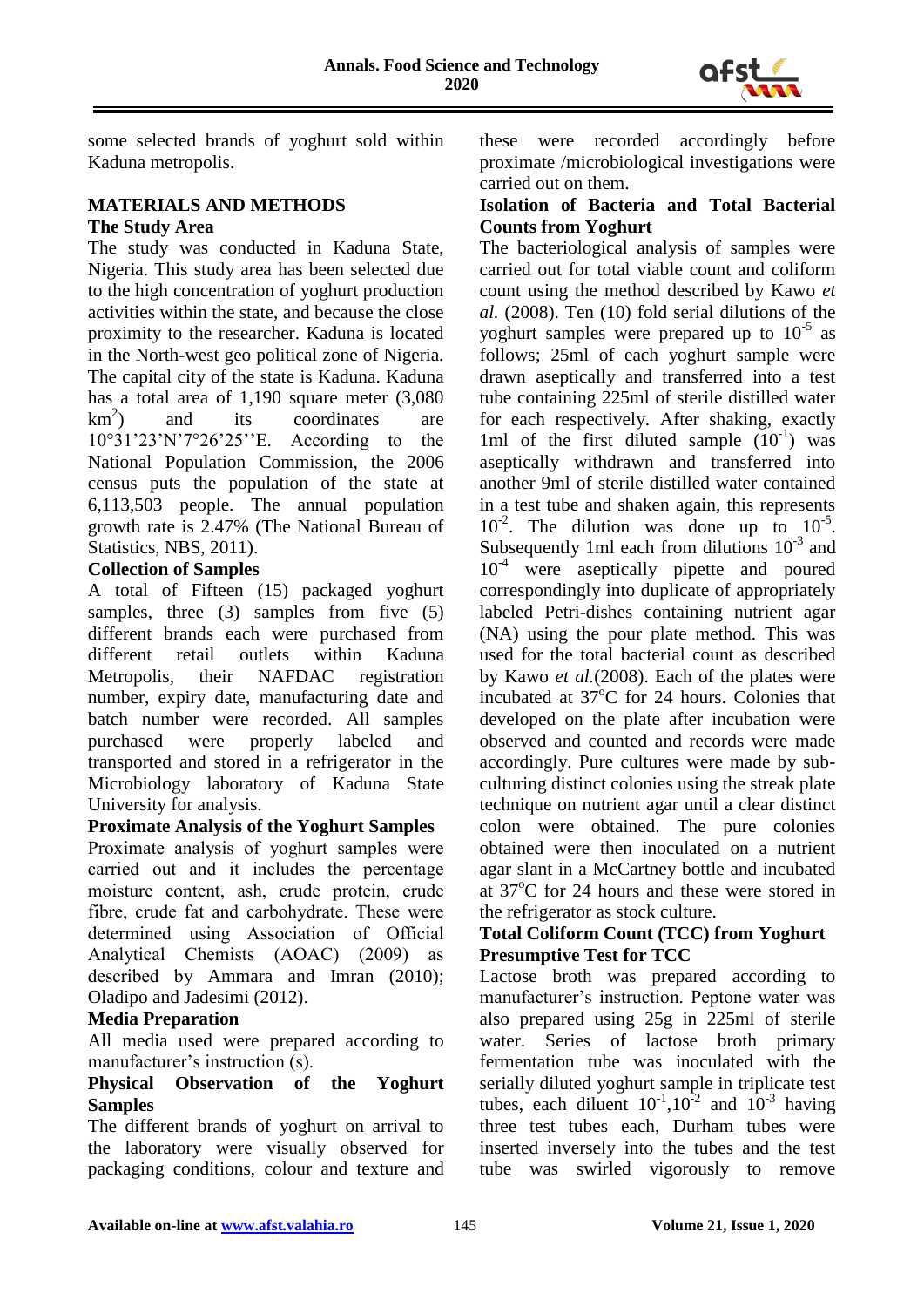

bubbles. The inoculated tubes were incubated at  $35^{\circ}$ C for 24 hours. After 24 hours when there was no bubble or gas formation in the tubes the incubation was continued and examined for gas formation at the end of 48 hours (Huck, 2008).

Formation of bubble or gas in any amount within 48hours indicates a positive presumptive test.

## **Confirmation Test for TCC**

The confirmation test was used on all primary fermentation tubes showing gas or bubble formation during 24hours and 48hours period. Fermentation tubes containing brilliant green bile lactose bile broth was inoculated with medium from the tubes showing a positive result in the presumptive test. Inoculation was performed as soon as possible after gas formation occurs and the inoculated tubes were incubated at  $35^{\circ}$ C for 48 hours (Huck, 2008). Gas or bubble formation were observed and recorded.

#### **Completed Test for TCC**

The fermented test tubes were used in conducting the completed test. A loop full of the sample was taken from each test tube and streaked on Eosin methylene blue agar (EMB) separately. Growth of colonies was observed macroscopically and further identification and characterization were carried out (Huck, 2008).

# **Characterization and Identification of Bacteria from Yoghurt**

Bacterial isolates were characterized and identified using cultural morphology, Gram staining technique and Biochemical tests as described by Fawole and Oso (2008) and Oyeleke and Manga (2008).

## **Antibiogram of Bacteria Isolates from Yoghurt Samples**

#### **The Kirby-Bauer Disc Method**

A filter disk impregnated with the antibiotics: Pefloxacin (10µg), Gentamicin (10µg), Ampiclox (30µg), Zinnacef (20µg), Amoxacillin (30µg), Rocephin (25µg), Ciprofloxacin (10µg), Streptomycin (30µg), Septirin (30µg) and Erythromycin (10µg) were applied to the surface of an agar plate containing solid Mueller Hinton Agar which has been spread with a bit of the colony of the organism (s) to be tested and the plate was incubated at 37°C for 24 hours for each bacteria isolate respectively. The diameter of the ZOIs were measured with a venire caliper and the results of this experiment constitute an antibiogram (Bassiri, 2010).

# **Isolation of Fungi and Total Fungal Count**

Following the serial dilution of the yoghurt, 25ml each of the diluted yoghurt sample were taken from  $10^{-3}$  and  $10^{-4}$  dilutions and were aseptically plated on Potato Dextrose Agar (PDA) using the pour plate method. This is used for the isolation of fungi and fungal count. The plates were incubated at 26  $\pm 1^0C$  for 5 days. Colonies that developed on the plate after incubation were carefully observed and counted and records were made accordingly. Pure cultures were made by sub-culturing distinct colonies using the streak plate technique on Potato Dextrose Agar until a clear distinct colony was obtained. The pure colonies obtained were picked with a sterile inoculating needle and inoculated into sterile PDA slant in McCartney bottle and incubated at  $26 \pm 10^{\circ}$ C for 5 days and were stored in the refrigerator as stock culture (Yabaya and Idris, 2012).

#### **Identification of Fungal Isolates from Yoghurt Samples**

Fungal isolates were characterized based on colonial morphology and microscopic appearance after staining with lactophenol cotton blue and viewed under 40X magnification and comparing their characteristics with those of known taxa as described by Oyeleke and Manga (2008).

## **Antibiogram of Selected Antifungal against Fungal Isolates from Yoghurt Samples**

Fungi were sub -cultured on potato dextrose agar (PDA) and were incubated at  $26 \pm 10^{\circ}$  for 4 days. The conidia were harvested in sterile saline using a Hama cytometer, the conidial suspension was adjusted to  $1.0x \times 10^6$ conidia/mL. Muller Hinton agar (MHA) agar plates were spread evenly with a swab dipped into the standardized inoculum suspension. Lids were left ajar for 30 minutes in a laminar flow cabinet to allow any excess surface moisture to be absorbed into the agar before the drug impregnated such as fluconazole, amphotericin B, Itraconazole and voriconazole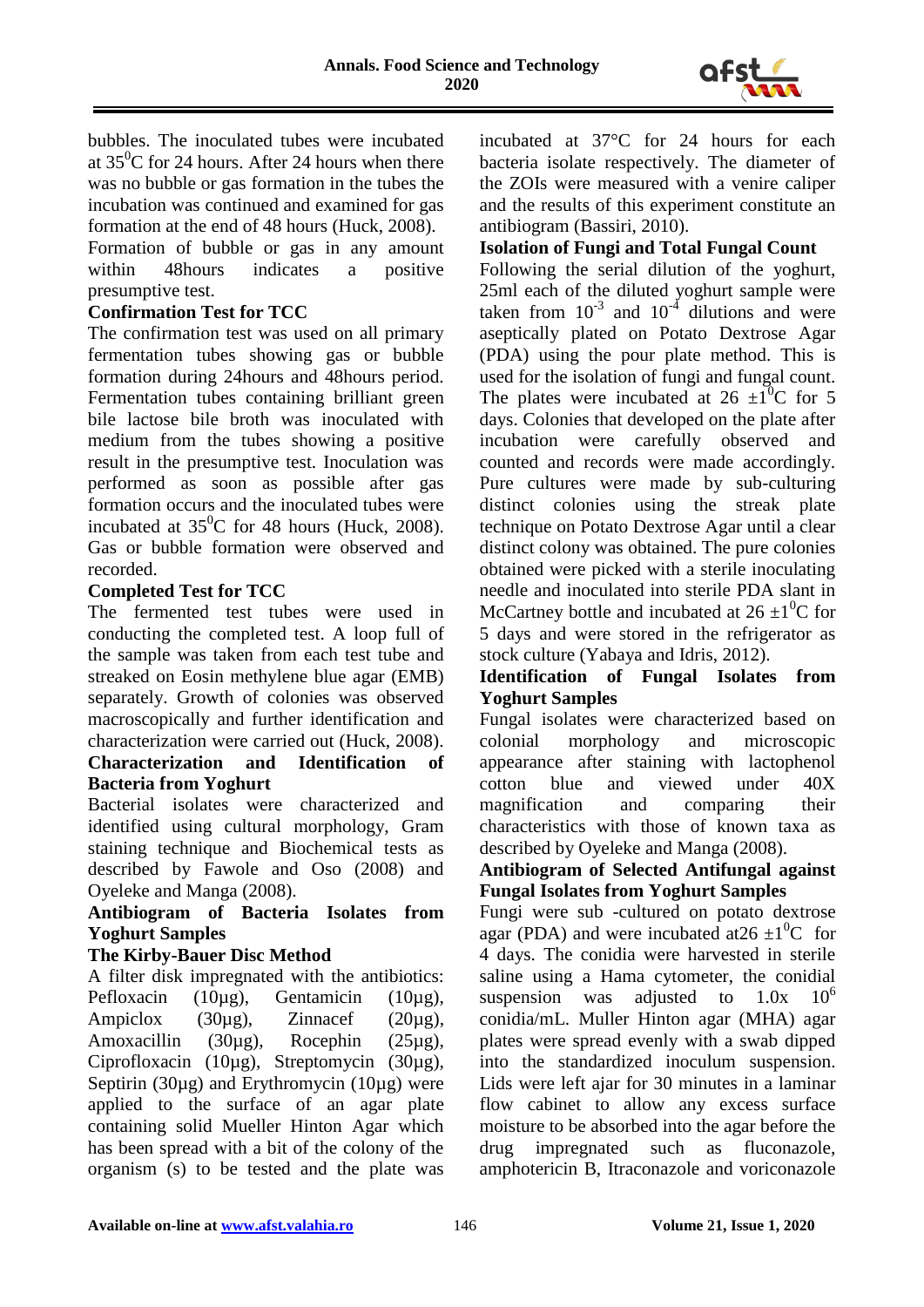

at different concentrations were applied (Ana *et al*., 2017). The drugs were applied to the surface of the inoculated plates using sterile forceps. Plates were inverted and incubated for  $26 \pm 10^{\circ}$  for 4 to allow fungal growth. Inhibition Zone diameter (IZD) was measured in millimeters (Nweze, 2010).

#### **Statistical Analysis of Data**

Data generated were subjected to one way Analysis of variance (ANOVA) to test the level of significance within and between variables.

#### **RESULTS**

Table 1 shows the proximate composition of the yoghurt brands. The result obtained revealed that sample A had moisture content of 89.90%, Ash content (0.42%), protein content (3.40%), fat content (2.29%), fiber content (0.26%) and carbohydrate content (3.73%). Sample B had moisture content of 89.12%, Ash content (0.40%), protein content (3.44%), fat content (3.11%), fiber content (0.24%) and carbohydrate content (3.69%). While Sample C had moisture content of (90.01%), Ash content (0.39%), protein content (3.10%), fat content (3.02%), fiber content (0.23%) and carbohydrate content (3.25%). There was no significant difference (p>0.05) between all the samples in their percentage moisture, ash, protein, fat, fiber and carbohydrate contents. Table 2 shows the total aerobic mesophilic bacterial count of the analyzed yoghurt samples. The bacterial count ranged from  $1.36x10^3$  -9.6x10<sup>3</sup> CFU/mL and 1.04  $x10^4$ - $9.6x10^4$  CFU/mL with sample D2 having the highest bacterial count and samples E1 and E3 had the lowest bacterial count with dilution10<sup>3</sup>. Sample C2 had the highest bacterial count and sample D3 had the lowest bacterial count in dilution  $10^4$ .

**Table 1:** Proximate Composition of Yoghurt Samples

|                      |                              | <b>Sample</b>                |                               | F      | P     |
|----------------------|------------------------------|------------------------------|-------------------------------|--------|-------|
| Parameters $(\% )$   | A                            | B                            | $\mathcal{C}_{\mathcal{C}}$   |        |       |
| Moisture content     | $89.90 \pm 3.10^a$           | $89.12 \pm 5.10^a$           | $90.01 \pm 6.54$ <sup>a</sup> | 14.822 | 0.005 |
| Ash content          | $0.42 \pm 0.09^{\text{a}}$   | $0.40 \pm 0.04^{\text{a}}$   | $0.39 \pm 0.07^{\text{a}}$    | 0.146  | 0.867 |
| Protein content      | $3.40 \pm 1.10^a$            | $3.44 \pm 0.82^{\text{a}}$   | $3.10 \pm 0.56^{\circ}$       | 0.141  | 0.871 |
| Crude fat content    | $2.29 \pm 0.27$ <sup>a</sup> | $3.11 \pm 0.67$ <sup>a</sup> | $3.02 \pm 0.67$ <sup>a</sup>  | 1.875  | 0.233 |
| Crude fiber content  | $0.26 \pm 0.05^{\text{a}}$   | $0.24 \pm 0.05^{\text{a}}$   | $0.23 \pm 0.05^{\text{a}}$    | 0.290  | 0.758 |
| Carbohydrate content | 3.73 $\pm 0.39^{\text{a}}$   | $3.69 \pm 0.32^{\text{a}}$   | $3.25 \pm 0.50^{\circ}$       | 1.253  | 0.351 |

A, B and C: selected yoghurt samples*, P value:* level of significance\*Values are mean ±Standard deviation. Results with the same superscripts on the same row are not significantly different at (*p*>0.05).

**Table 2:** Total Aerobic Mesophilic Bacterial Count from Yoghurt Samples

| <b>Sample Codes</b> | $10^3$ CFU/mL | $10^4$ CFU/mL |
|---------------------|---------------|---------------|
| A <sub>1</sub>      | 1.48          | 1.28          |
| A2                  | Too numerous  | 7.6           |
| A <sub>3</sub>      | <b>NG</b>     | NG            |
| B1                  | <b>NG</b>     | NG            |
| B <sub>2</sub>      | Too numerous  | NG            |
| B <sub>3</sub>      | Too numerous  | 7.2           |
| C <sub>1</sub>      | 2.8           | 3.2           |
| C <sub>2</sub>      | 8.4           | 9.6           |
| C <sub>3</sub>      | 10.0          | 1.3           |
| D <sub>1</sub>      | 1.80          | 1.96          |
| D2                  | 9.6           | 3.0           |
| D <sub>3</sub>      | 2.20          | 1.04          |
| E1                  | 1.36          | 6.9           |
| E2                  | 1.64          | 2.24          |
| E <sub>3</sub>      | 1.36          | 2.10          |

 $NG = No$  growth,  $CFU/mL = Colony$  forming unit/mL.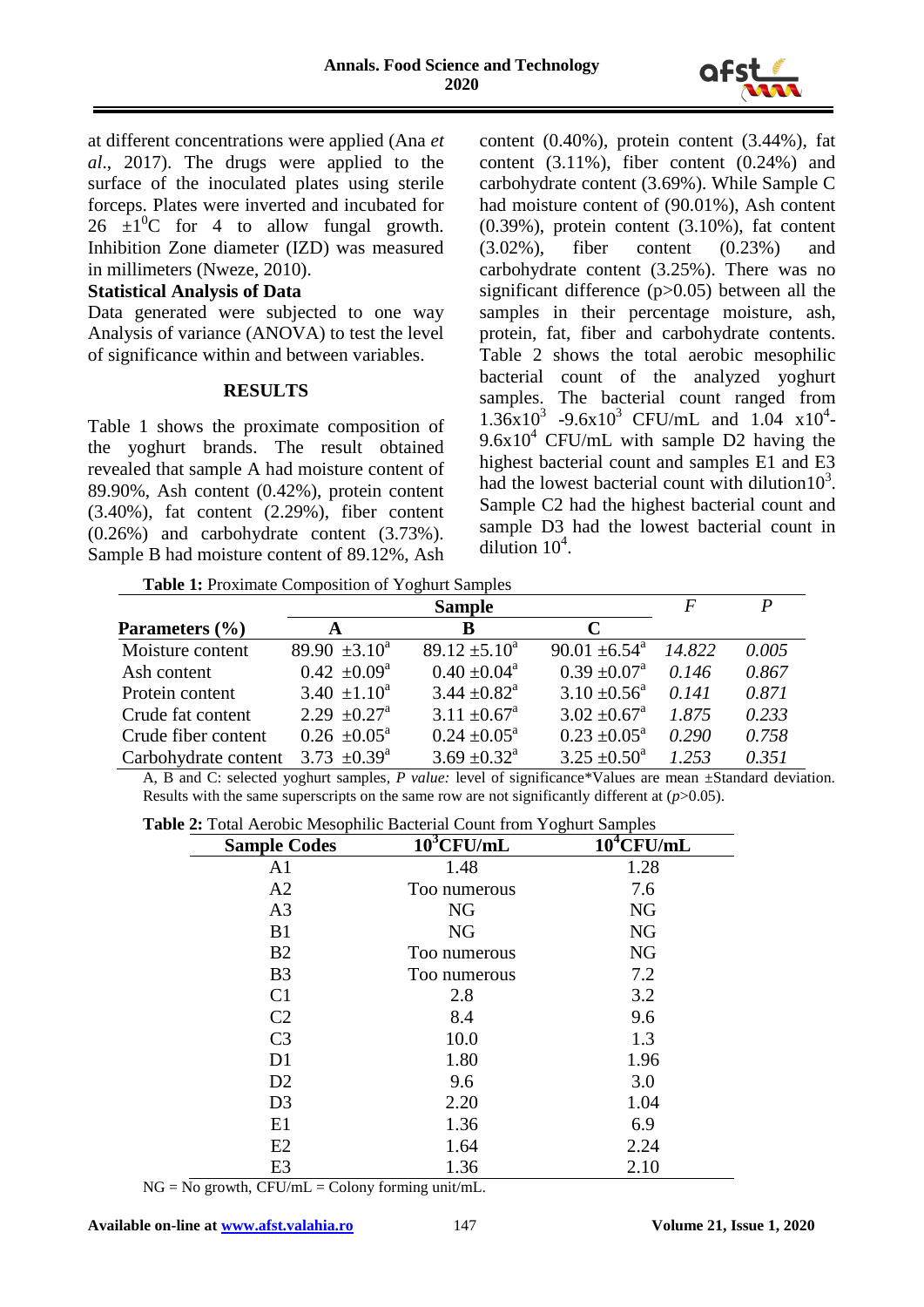

Table 3 shows that there was no significant difference (p>0.05) in the mean aerobic mesophilic bacterial count of the samples at dilution  $10^3$  CFU/mL. There were also no significant difference  $(p>0.05)$  in the mean aerobic mesophilic bacterial count of the samples at dilution  $10^4$  CFU/mL. Table 4 shows the total coliform count of the analyzed yoghurt samples. The result obtained revealed the presumptive and the confirmatory tests of the samples. Sample E1 had the highest total coliform count of 3:3:3. Growth was not observed in sample A2 and D3. The completed test revealed the organisms to be coliform bacteria. Table 5 a shows the cultural, morphological and biochemical characterization and identification of the bacterial isolates from the analyzed yoghurt samples. The bacterial isolates were identified as *Bacillus* sp. Which was isolated from all the samples analyzed, *Staphylococcus aureus* was isolated from only eight (8) yoghurt samples (A1, B3, C1, C2, D1, D3, E2, E3), *Lactobacillus bulgaricus* was isolated from only three (3) yoghurt samples (A2, B2, B3) and *Streptococcus thermophilus* was isolated from five(5) yoghurt samples (A2, B2, B3, D1, D3). Table 5b shows the occurrence of bacteria in the yoghurt samples analyzed. *Bacillus* sp. had frequency and percentage  $13(31\%)$ , *Staphylococcus aureus* had frequency and percentage of 8 (19%), *Lactobacillus bulgaricus* had frequency and percentage of 3 (7.2%) and *Streptococcus thermophilus* had frequency and percentage of 8 (19%).

**Table 3:** Mean Total Aerobic Mesophilic Bacterial Count from Yoghurt Samples

|               |                  | $\circ$         |
|---------------|------------------|-----------------|
| Sample        | $10^3$ CFU/mL    | $10^4$ CFU/mL   |
| $\mathbf{A}$  | $10.49 \pm 16.9$ | 2.96 $\pm 4.07$ |
| B             | $20.00 \pm 17.3$ | 2.40 $\pm 4.16$ |
| $\mathcal{C}$ | $7.07 \pm 3.78$  | 4.70 $\pm 4.35$ |
| D             | $4.53 \pm 4.39$  | $2.00 \pm 0.98$ |
| E             | $1.45 \pm 0.16$  | 3.75 $\pm 2.73$ |
| $F$ -value    | 1.231            | 0.287           |
| p-value       | 0.358            | 0.880           |

Values are mean ±Standard deviation

|  | Table 4: Total Coliform Count from Yoghurt |  |  |
|--|--------------------------------------------|--|--|
|  |                                            |  |  |

| <b>Sample</b>  |                |                | <b>Presumptive Test</b>     |                | <b>Confirmatory</b> |   | <b>Completed Test</b> |
|----------------|----------------|----------------|-----------------------------|----------------|---------------------|---|-----------------------|
| <b>Codes</b>   | 1:10           | 1:100          | 1:1000                      |                | <b>Test</b>         |   |                       |
| A <sub>1</sub> | $\overline{2}$ | 3              | $\overline{2}$              | $\overline{2}$ | 3                   | 2 | $^{+}$                |
| A2             | 0              | 0              | 0                           |                |                     |   |                       |
| A <sub>3</sub> |                | 2              |                             |                | 2                   |   | $^+$                  |
| B1             | 3              | $\overline{2}$ | 3                           | 3              | $\overline{2}$      |   | $\overline{+}$        |
| B2             | $\overline{2}$ | 3              |                             | $\overline{2}$ | 3                   |   | $^{+}$                |
| B <sub>3</sub> |                |                |                             |                |                     |   | $^{+}$                |
| C <sub>1</sub> |                |                | 3                           | 1              |                     | 3 | $^{+}$                |
| C <sub>2</sub> |                | 2              |                             |                | 2                   |   | $^{+}$                |
| C <sub>3</sub> |                | 3              |                             |                | 3                   |   | $\,+\,$               |
| D <sub>1</sub> | $\overline{2}$ | $\overline{2}$ |                             | $\overline{2}$ | $\overline{2}$      |   | $^{+}$                |
| D2             |                |                |                             |                |                     |   | $^{+}$                |
| D <sub>3</sub> |                |                |                             |                |                     |   |                       |
| E1             | 3              | 3              | 3                           | 3              | 3                   | 3 | $\,+\,$               |
| E2             | 3              |                | $\mathcal{D}_{\mathcal{L}}$ | 3              |                     |   | $^+$                  |
| E <sub>3</sub> | 3              |                | 0                           | 3              |                     |   | $^+$                  |

+: Present. –: Absent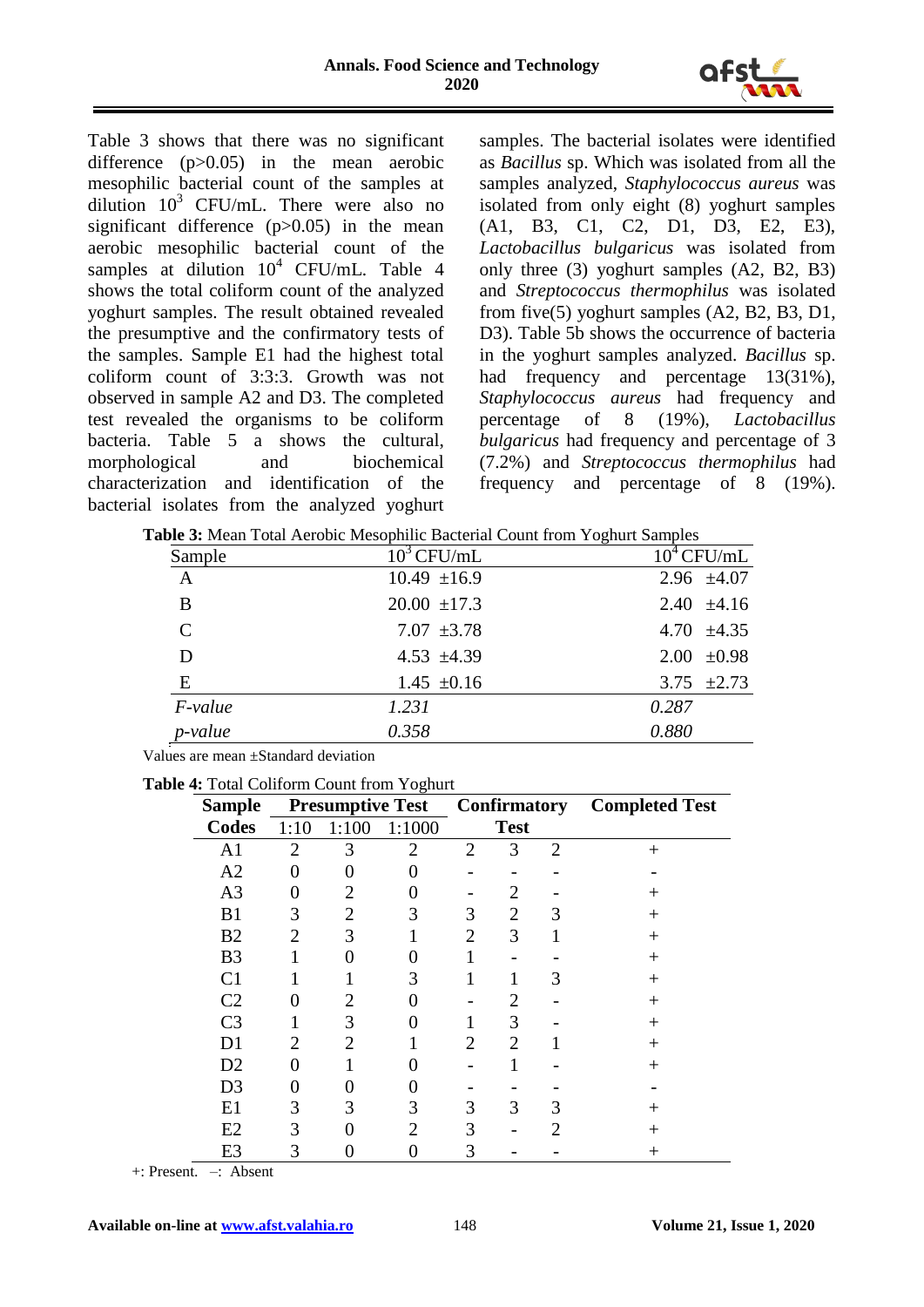| Isolate                                                                      | Table 5a: Cultural, Morphological and Biochemical Characteristics of the Bacterial Isolates from the Yoghurt Samples<br>Colonial | <b>Cell</b>          | Gram         | Catalase             | Coagulase    | Citrate      |                      | Sugar fermentation |         | Probable                      |
|------------------------------------------------------------------------------|----------------------------------------------------------------------------------------------------------------------------------|----------------------|--------------|----------------------|--------------|--------------|----------------------|--------------------|---------|-------------------------------|
| Codes                                                                        | Characteristics                                                                                                                  | Shape                | <b>Stain</b> |                      |              |              | Glucose              | Lactose            | Sucrose | Organisms                     |
| B3a, C1a, C2a,<br>A1a, A2a, B2a,<br>C3a, D1a, D2a,<br>D3a, E1a, E2a,<br>E3a. | slightly<br>circular,<br>raised colonies<br>Creamy,<br>smooth,                                                                   | Rod                  | $\ddot{}$    | $\ddag$              | $\mathsf I$  | $\mathbf{I}$ | ⋖                    | ⋖                  | ⋖       | Bacillus sp.                  |
| Alb, B3b, Clb,<br>C2b, D1b, D3b,<br>E2b, E3b.                                | vellow<br>colonies with raised<br>elevation<br>Light                                                                             | Cocci in<br>clusters | $\ddot{}$    | $^{+}$               | $^{+}$       | I            | ⋖                    | AG                 | AG      | Staphylococcus<br>aureus.     |
| A2c, B2c, B3c.                                                               | White round slight<br>raised colonies.                                                                                           | Rod                  | $^{+}$       | ı                    | ı            | ı            | $\blacktriangleleft$ | ⋖                  | ⋖       | Lactobacillus<br>bulgaricus   |
| A2d, B2d, B3d,<br>D1d, D3d.                                                  | with<br>convex<br>ciliated edges.<br>colonies<br>Creamy                                                                          | $Cocci$ in<br>chains | $^{+}$       | I                    | ı            | ı            | ⋖                    | ⋖                  | ⋖       | Streptococcus<br>thermophilus |
| Ble.                                                                         | green<br>sheen with faecal<br>odour on EMB.<br>Metallic                                                                          | Single<br>rod        | ĭ.           | $^{+}$               | ı            | ı            | AC                   | AG                 | AG      | Escherichia<br>coli.          |
| Alf, A3f, B2f,<br>C3f, D1f, D2f,<br>B3f, C1f, C2f,<br>E1f, E2f, E3f.         | Purple colonies on<br><b>EMB</b>                                                                                                 | Rod                  | $\mathbf{I}$ | $^{+}$               | $\mathbf{I}$ | $^{+}$       | $\overline{AC}$      | AG                 | AG      | Enterobacter<br>aerogenes.    |
| $+$ = Positive.                                                              | - = Negative.                                                                                                                    | $A = Acid.$          |              | $AG = Acid$ and gas. |              |              |                      |                    |         |                               |

#### **Annals. Food Science and Technology 2020**

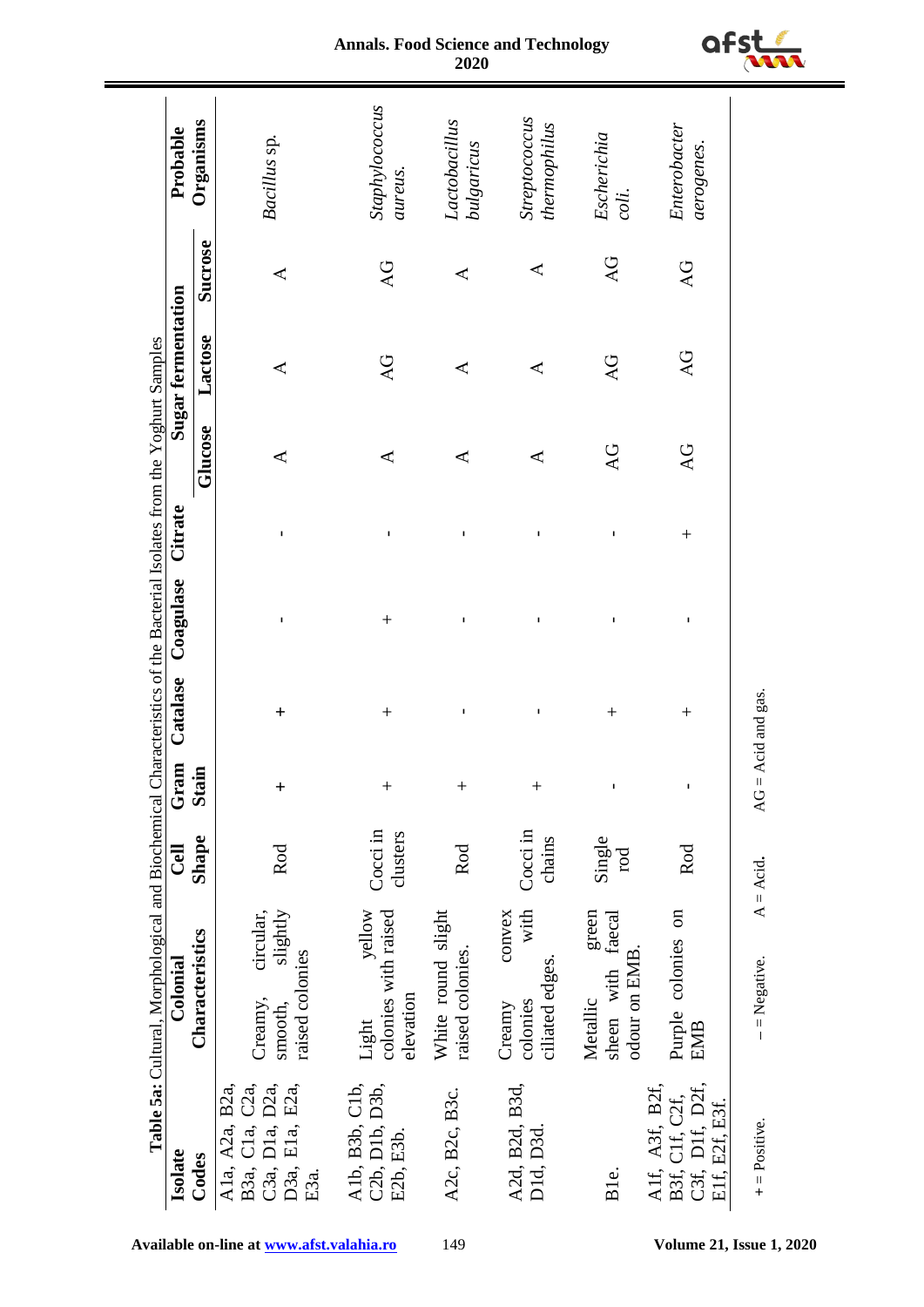|            |  |                              | <b>Table 5b:</b> Percentage Occurrence of Bacterial |                                   |                 | Isolates from Yoghurt Samples |  |             |                 |                           |
|------------|--|------------------------------|-----------------------------------------------------|-----------------------------------|-----------------|-------------------------------|--|-------------|-----------------|---------------------------|
|            |  |                              | Sample                                              |                                   |                 |                               |  |             | Freq/percentage | Probable                  |
|            |  | $A2 \t A3 \t B1 \t B2 \t B3$ |                                                     |                                   |                 | C2 C3 D1 D2 D3 E1 E2 E3       |  |             | $\binom{6}{9}$  | Organisms                 |
|            |  |                              |                                                     |                                   |                 |                               |  |             | 13/31%          | Bacillus sp.              |
|            |  |                              |                                                     |                                   |                 |                               |  |             | 5/11.9%         | treptococcus thermophilus |
|            |  |                              |                                                     |                                   |                 |                               |  |             | 3/7.2%          | Lactobacillus bulgaricus  |
|            |  |                              |                                                     |                                   |                 |                               |  | Ł           | 8/19%           | staphylococcus aureus     |
|            |  |                              |                                                     |                                   |                 |                               |  |             | 1/2.3%          | Escherichia coli          |
| $\ddagger$ |  | ╅                            |                                                     |                                   | $+$ $+$ $+$ $+$ |                               |  | $+$ $+$ $+$ | 12/28.6%        | Enterobacter aerogenes    |
|            |  |                              | $+$ = Presence of bacteria in the sample. $-$ =     | Absence of bacteria in the sample |                 |                               |  |             |                 |                           |

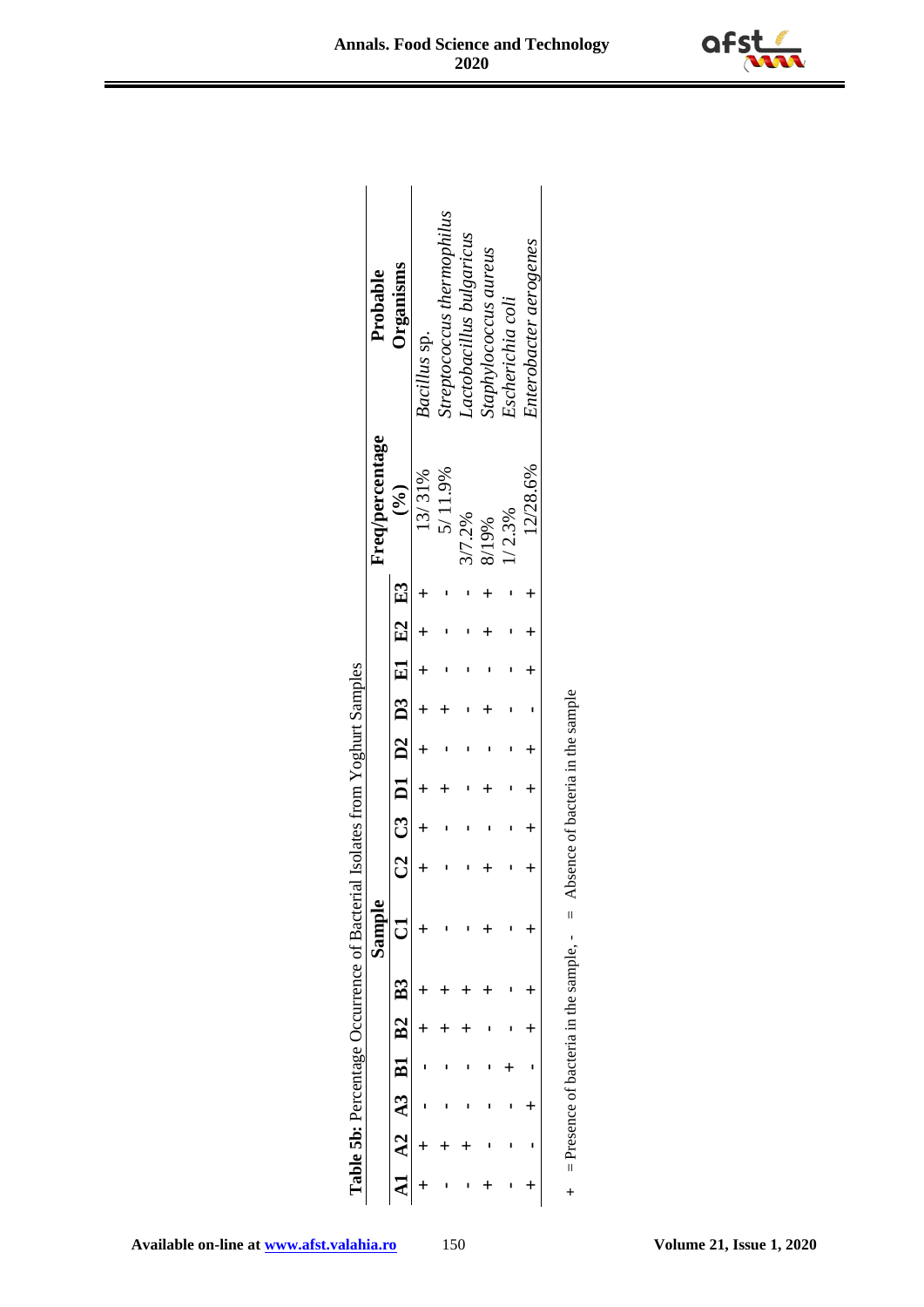

| Table 6: Fungal Counts from Yoghurt Samples |               |
|---------------------------------------------|---------------|
| <b>Sample</b>                               | $10^3$ CFU/ml |
| <b>Codes</b>                                |               |
| A1                                          | 6.0           |
| A <sub>2</sub>                              | 1.0           |
| A <sub>3</sub>                              | NG            |
| B1                                          | 1.9           |
| B2                                          | 1.8           |
| B <sub>3</sub>                              | 3,9           |
| C <sub>1</sub>                              | <b>NG</b>     |
| C <sub>2</sub>                              | <b>NG</b>     |
| C <sub>3</sub>                              | <b>NG</b>     |
| D1                                          | <b>NG</b>     |
| D2                                          | 4.3           |
| D <sub>3</sub>                              | <b>NG</b>     |
| E1                                          | 3.0           |
| E2                                          | 4.3           |
| E3                                          | 1.0           |

KEY:  $NG = No$  growth.

 $CFU/mL = Colony forming unit/mL$ 

Table 6 shows the total fungal count of the analyzed yoghurt samples. The fungal count ranged from  $1.0x10^3$  -6.0x10<sup>3</sup> CFU/mL with sample A1 having the highest fungal count and sample A2 had the lowest fungal count. Table 7 shows that there was no significant difference  $(p>0.05)$  in the mean colony forming of fungal isolates of the samples at dilution10<sup>3</sup> CFU/mL.

**Table 7:** Mean Fungal Count from Yoghurt Samples

| Sample         | $\times 10^3$ CFU/mL |
|----------------|----------------------|
| $\overline{A}$ | $2.33 \pm 3.21$      |
| B              | $2.53 \pm 1.18$      |
| $\overline{C}$ | $0.00 \pm 0.00$      |
| D              | $1.43 \pm 2.48$      |
| E              | $2.77 \pm 1.66$      |
| $F-value$      | 0.931                |
| p-value        | 0.484                |

Values are mean ±Standard deviation

Table 8a shows the cultural, morphological and microscopic characteristics of the fungal isolates from the analyzed yoghurt samples. The result showed that the fungi isolates were identified using pigmentation and forms of the colonial appearance. The fungal isolates were *Aspergillus* sp*.,* which was isolatedfrom8 yoghurt samples namely A1, A2, B1, B2, B3, E1, E2, E3. *Mucor* sp*.* were isolated from 5 yoghurt samples namely (B1, B2, B3, D2, E1), *Rhizopus* sp*.* was isolated from sample B3 and *Trichoderma* sp. was isolated from 4 samples namely A1, B1, B2, E2. Table 8b shows the occurrence of moulds in the yoghurt sample. *Aspergillus* sp. had occurrence and percentage frequency of 8(44.4%), *Mucor* sp. 5(27.8%), *Rhizopus* sp. 1(5.6%) and *Trichoderma* sp.4 (22.2%). Table 9 shows the antibiogram of selected antibiotics against the bacterial isolates from the analyzed yoghurt samples. The result revealed that *Streptococcus thermophilus* was susceptible to all the antibiotics used which were Pefloxacin (10µg), Gentamicin (10µg), Ampiclox (30µg), Zinnacef (20µg), Amoxacillin (30µg), Rocephin (25µg), Ciprofloxacin (10µg), Streptomycin (30µg), Septirin (30µg) and Erythromycin (10µg). *Bacillus*sp. was susceptible to all except Rocephin (25µg), *Lactobacillus bulgaricus* was susceptible to Pefloxacin (10µg), Gentamicin (10µg), Zinnacef (20µg), Rocephin (25µg), Streptomycin (30µg) and Erythromycin (10µg) while *Staphylococcus aureus* was susceptible to Pefloxacin (10µg), Ampiclox (30µg), Ciprofloxacin (10µg), Streptomycin (30µg), Septirin (30µg) and Erythromycin (10µg). Table 10 shows the antibiogram of selected antifungal drugs against the fungal isolatesfrom the analyzed yoghurt samples. The result revealed that *Aspergillus* sp*.* and *Mucor* sp. were susceptible to all the antifungal drugs which are Amphotericin B (20µg), Fluconazole (25µg), Voriconazole (10µg) and Ketoconazole (10µg) and *Rhizopus* sp., was resistant to only Fluconazole (25µg) while *Trichoderma* sp. was susceptible to only Amphotericin B at concentration of 20µg.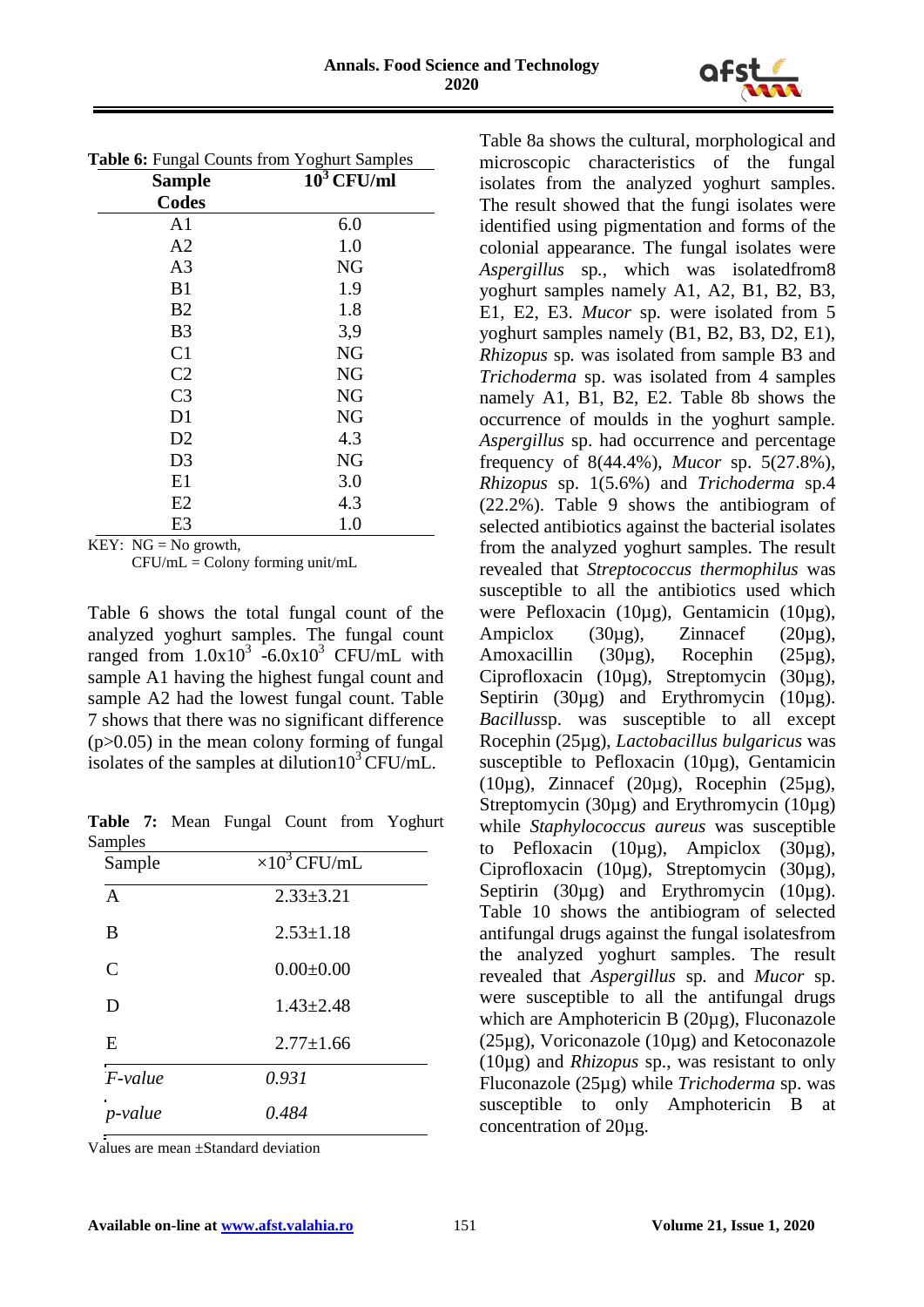| A1a, A2a,                                                         |                                                                         | Microscope Characteristics<br>Colony Morphology                                     |                      | Probable Fungal |                 |
|-------------------------------------------------------------------|-------------------------------------------------------------------------|-------------------------------------------------------------------------------------|----------------------|-----------------|-----------------|
|                                                                   |                                                                         |                                                                                     |                      |                 |                 |
| B1a, B2a,                                                         |                                                                         | Conidia branches resembling bushes,                                                 |                      |                 |                 |
| B3a, E1a,                                                         | Black flaggy colonies                                                   | conidia head splits into columns.                                                   |                      | Aspergillus sp. |                 |
| E2a, E3a.                                                         |                                                                         |                                                                                     |                      |                 |                 |
|                                                                   |                                                                         | Non-septate, some scaly septate with                                                |                      |                 |                 |
| B <sub>3</sub> b                                                  | Brown cotton candy like<br>in texture.                                  | hyphae that has rhizoids and sporangia.                                             |                      | Rhizopus sp.    |                 |
|                                                                   | Wooly growth                                                            | Branched hyphae, non-septate, many                                                  |                      |                 |                 |
| B3c, D2c,<br>B1c, B2c,                                            | cotton candy,<br>resembling                                             | spores, some are branched and some                                                  |                      |                 |                 |
| E2c.                                                              | milk, yellowish, milk<br>fish.                                          | terminate in a round spore filled with<br>sporangia                                 |                      | Mucor sp.       |                 |
| A1d, B1d,                                                         |                                                                         |                                                                                     |                      |                 |                 |
| B2d, E2d.                                                         | Green cushions                                                          | Septate, sporulating filaments                                                      |                      | Trichoderma sp. |                 |
|                                                                   | Table 8b: Percentage Occurrence of Fungal Isolates from Yoghurt Samples |                                                                                     |                      |                 |                 |
|                                                                   | Sample                                                                  |                                                                                     | Frequency/percentage |                 | Probable        |
|                                                                   | codes                                                                   |                                                                                     | $\mathcal{S}$        |                 | Organisms       |
| B <sub>2</sub><br>$_{\rm B1}$<br>A <sub>3</sub><br>A <sub>2</sub> | C <sub>2</sub><br>$\overline{C}$<br>B <sub>3</sub>                      | E3<br>E2<br>E1<br>D <sub>3</sub><br>D2<br>$\overline{\mathbf{D}}$<br>$\mathbb{C}^3$ |                      |                 |                 |
| $\ddag$<br>┿<br>$\pm$                                             | $\pm$                                                                   | ┿<br>$\ddag$<br>$\ddag$<br>п                                                        | 8/44.4%              |                 | Aspergillus sp. |
| ı<br>ı<br>ı                                                       | ı<br>$\ddag$                                                            | ı<br>ı<br>ı<br>ı<br>ı<br>r                                                          | 1/5.6%               |                 | Rhizopus sp.    |
| $\ddag$<br>$\ddag$<br>t<br>t                                      | t<br>$\ddag$                                                            | t<br>$\ddag$<br>t<br>٠<br>$\ddag$<br>п<br>t                                         | 5/27.8%              |                 | Mucor sp.       |
| $\ddag$<br>$\ddag$                                                |                                                                         |                                                                                     | 4/22.2%              |                 | Trichoderma sp. |



**Key**  $+$  = Presence of fungi in the sample,  $-$  = Absence of fungi in the sample, A1-E3: sample codes

Key

+ = Presence of fungi in the sample,  $-$  = Absence of fungi in the sample, A1-E3: sample codes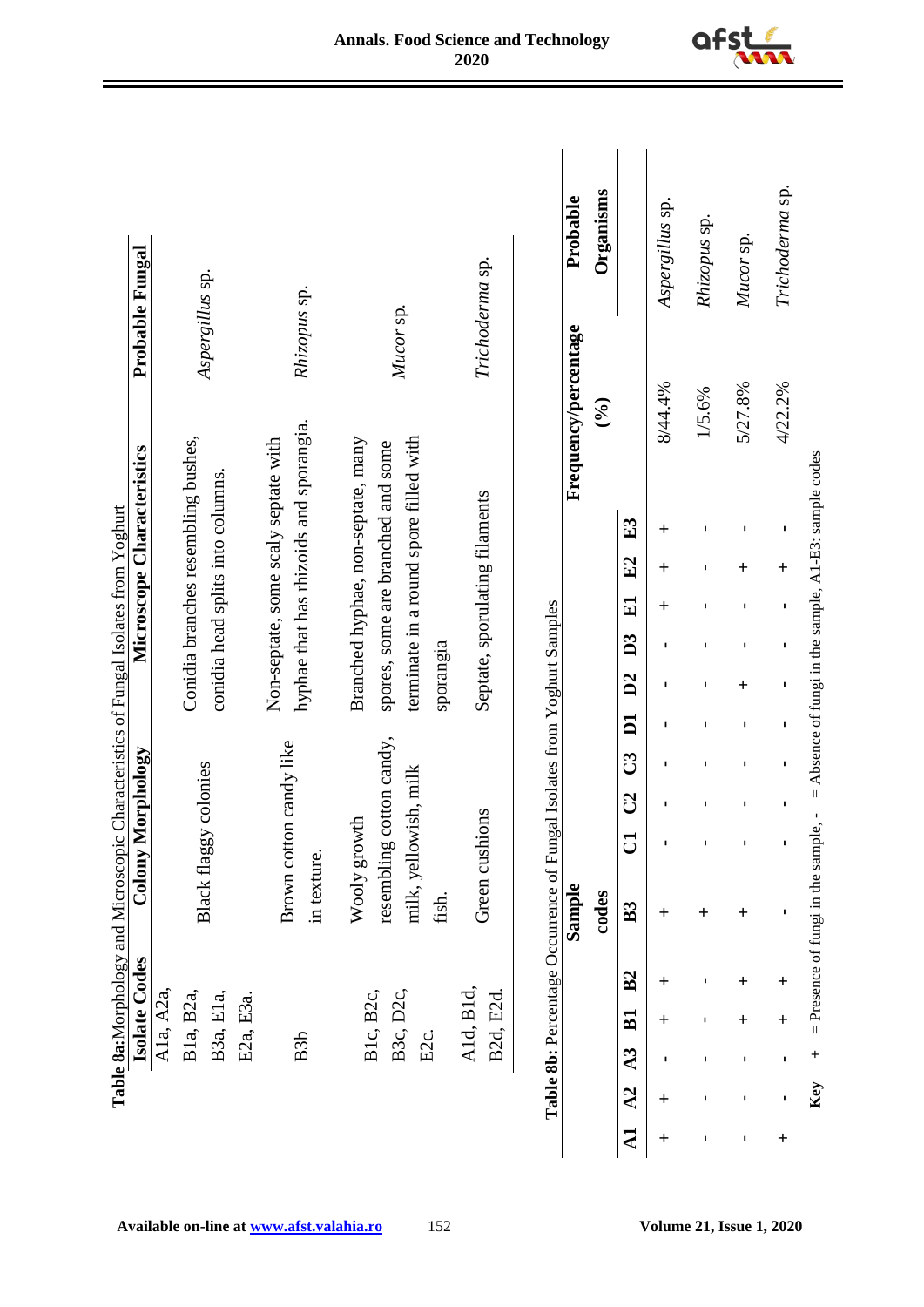

| <b>Bacterial</b>                                                                                                                                                                                                                                                                                                                                                                                                                    |            |           |            |     | Antibiotics(mm) |         |            |        |            |        |
|-------------------------------------------------------------------------------------------------------------------------------------------------------------------------------------------------------------------------------------------------------------------------------------------------------------------------------------------------------------------------------------------------------------------------------------|------------|-----------|------------|-----|-----------------|---------|------------|--------|------------|--------|
| isolate                                                                                                                                                                                                                                                                                                                                                                                                                             | <b>PEF</b> | <b>CN</b> | <b>APX</b> | Z   | AM              | $\bf R$ | <b>CPX</b> | S      | <b>SXT</b> | E      |
| <i>Bacillus</i> sp.                                                                                                                                                                                                                                                                                                                                                                                                                 | $^{+}$     | $+$       |            | $+$ | $+$             |         | $+$        | $+$    | $^{+}$     |        |
| Staphylococcus<br>aureus.                                                                                                                                                                                                                                                                                                                                                                                                           | $+$        |           |            |     | $+$             |         | $+$        | $^{+}$ | $^{+}$     | $^{+}$ |
| Lactobacillus<br>bulgaricus                                                                                                                                                                                                                                                                                                                                                                                                         | $+$        | $+$       |            | $+$ |                 | $+$     |            | $^{+}$ |            | $+$    |
| <i>Streptococcus</i><br>thermophilus                                                                                                                                                                                                                                                                                                                                                                                                | $+$        | $+$       | $+$        | $+$ | $+$             | $+$     | $+$        | $^{+}$ | $^{+}$     | $^{+}$ |
| $-$ = No zone of inhibition<br>$+$ = Zone of inhibition<br>$PEF = Peflox (10\mu g)$<br>$CN =$ Gentamicin (10µg)<br>$APX = Ampiclox (30\mu g)$<br>$Z = Zinnacef(20\mu g)$<br>$AM = Amoxacillin (30\mug)$<br>$R = Rocephin(25\mu g)$<br>$CPX = Ciproflox (10\mu g)$<br>$S =$ Streptomycin(30µg)<br>$SXT = Septirin(30\mu g)$<br>$E =$ Erythromycin (10µg)<br><b>Table 10:</b> Antibiogram of the Fungal Isolates from Yoghurt Samples |            |           |            |     |                 |         |            |        |            |        |

**Table 9:** Antibiogram of the Bacterial Isolates from Yoghurt Samples

| <b>Fungal Isolates</b> | <b>Antifungal Drugs</b>       |                            |                             |                             |
|------------------------|-------------------------------|----------------------------|-----------------------------|-----------------------------|
|                        | Amphotericin B<br>$(20\mu g)$ | Fluconazole<br>$(25\mu g)$ | Voriconazole<br>$(10\mu g)$ | Ketoconazole<br>$(10\mu g)$ |
| Aspergillus sp.        | $\pm$                         | $^+$                       | $^+$                        | $^{+}$                      |
| Rhizopus sp.           | $^{+}$                        |                            | $^{+}$                      | $^{+}$                      |
| Mucor sp.              | $^{+}$                        | $^+$                       | $^+$                        | $\,$                        |
| Trichoderma sp.        | $\,+\,$                       |                            |                             |                             |

KEY  $-$  = No zone of inhibition

 $+ =$  Zone of inhibition

#### **DISCUSSION**

The proximate composition recorded showed that moisture content of the samples ranged from 89.12% in sample A to 90.01% in sample C. All the samples were not significantly different (p>0.05) for the moisture content. This could be attributed to the method used for the preparations of the yoghurts. The moisture content was relatively high as the value did not correspond with the report by Ahmad (2010) who reported that the maximum moisture content of yoghurt should be 84%, as much water in yoghurt makes it less viscous there by affecting texture and mouth feel. The ash content recorded ranged from 0.39% in sample C to 0.42% in sample A. The results indicated that there was no significant difference (p>0.05) between all the samples in their ash content. The ash value is an index of mineral content, which is needed for bone development, teeth formation and body functions as reported by Trachoo and Mistry (2011). This therefore indicates that sample A is the better source of minerals among the yoghurt samples analyzed. The protein content recorded ranged from 3.10% in sample C to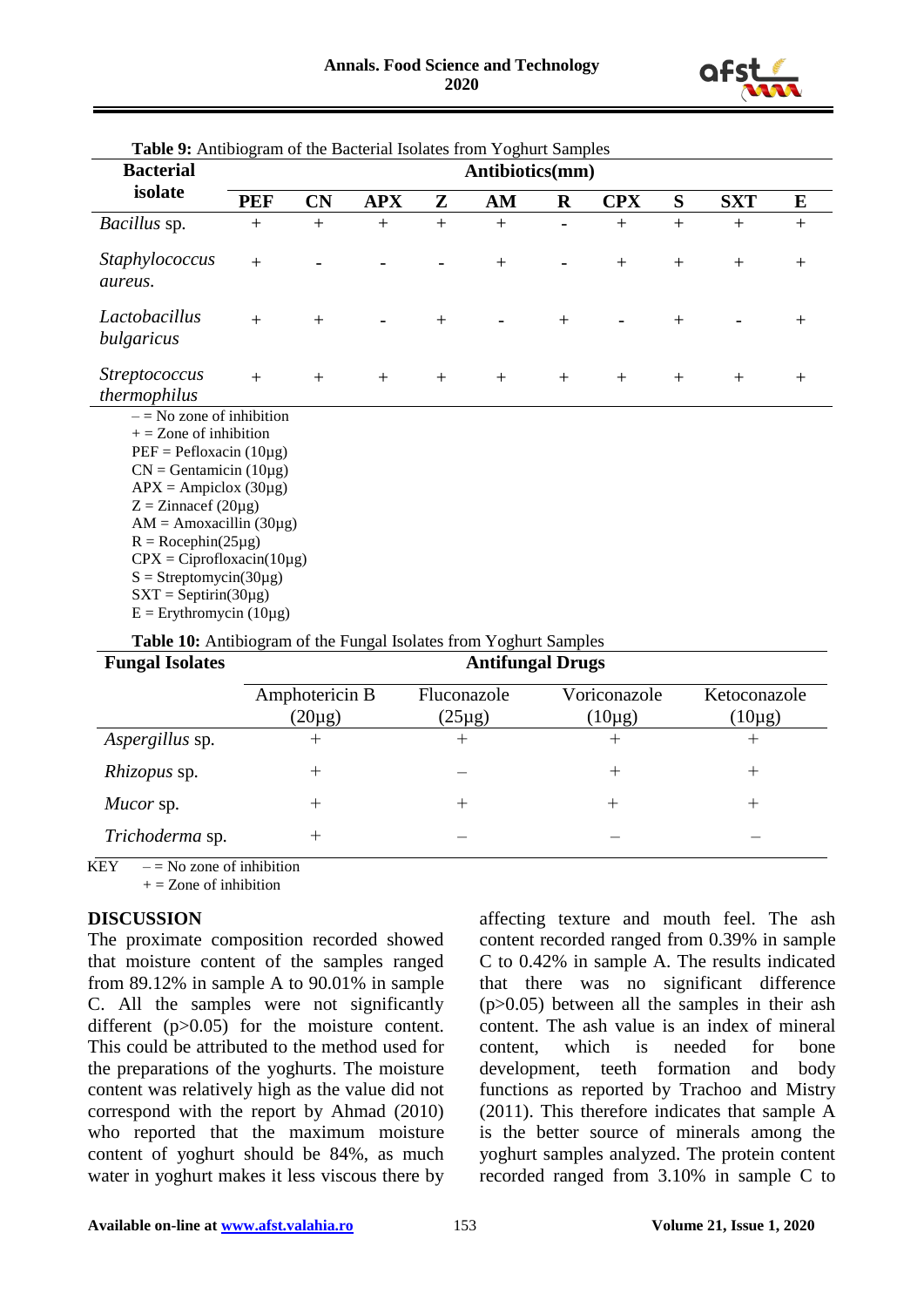

3.44% in sample B. The result indicated that there were no significant difference  $(p>0.05)$ between all the samples in their protein content. The protein content of the yoghurt samples is relatively normal as compared to the 3.5% protein content of yoghurt reported by Igbabul *et al.* (2014).The crude fat content recorded ranged from 2.29% in sample A to 3.11% in sample B. The result indicated that there were no significant difference  $(p>0.05)$ between all the samples. This showed that sample B had the highest fat content. Fat play an important role in improving the consistency of yoghurt and also provide twice as much energy as same quantity of carbohydrate and protein as reported by Ehirim and Onyeneke (2013). The crude fiber content recorded ranged from 0.23% in sample C to 0.26% in sample A. The result indicated that there were no significant difference (p>0.05) between all the samples. According to Igbabul *et al*. (2014) the crude fiber contributes to the health of the gastrointestinal system and metabolic system in man. The carbohydrate content recorded ranged from 3.25% in sample C to 3.73% in sample A. The low carbohydrate value could attributed to the process of fermentation which converts carbohydrate basically lactose to lactic acid. This makes yoghurt an ideal food for lactose intolerance individuals (Ehirim and Onyeneke, 2013). The proximate composition of the yoghurt samples had a significant role to play in relation to the microbiological contaminations of the samples, because during the fermentation processes, the carbohydrate are broken down which could serves as source of carbon/energy for microbial growth and nourishment.

The bacterial aerobic mesophilic count recorded a lowest count of  $1.36x\;10^3$  CFU/mL in sample E1 and  $1.04 \times 10^4$  in sample D3 and a highest count of  $9.6x10^3$  CFU/mL in sample D2 and  $9.6x10^4$  CFU/mL in sample C2 with no growth recorded in sample A3, B1 and B2. Highaerobic bacterial load in yoghurt was attributed toinadequate hygienic measures in production orinadequate processing recontamination as reported by El-Diastyand El -Kaseh(2009). The samples of yoghurt

analyzed recorded counts that ranged from  $1.36x$   $10^3$  -  $9.6x10^4$  CFU/mL which fell within the acceptable limit of  $10^3$  to  $10^4$  as in the guidelines for the microbiological quality of ready to eat food sampled at point of sale(El-Diasty and El Kaseh, 2009), but the count recorded was an indication of contamination of the product either during packaging or at the preparatory stage or during handling. Highest total coliform was recorded in sample E1 and lowest in sample A2 and D3. The presence of coliform indicated contamination and the poor level of hygiene after processing. Coliforms are not supposed to be present in yoghurt because of high temperature short time pasteurization and effective cleaning and good hygienic procedures as stated by Kawo *et al*. (2008). The presence of coliforms from this yoghurt samples pose great danger to the health of the consumers and suggest neglect on the part of the processors or the vendors. The tolerable limit for coliform presence in yoghurt is less than 10 CFU/mLbut a higher count of 4000 is of serious concern. This contamination might be from contaminated water source or equipment used or probably as reported by Younus *et al.* (2009) due to contamination at storage and display/sale outlet. Coliforms are considered as normal flora of the intestinal tract of human and animals and their presence indicates direct faecal contamination. They have been used as indicator organisms for bacteriological quality of milk and its products (Yabaya and Idris, 2012). The bacterial isolates were *Bacillus* sp., *Streptococcus, Lactobacillus* and species of *Escherichia coli, Enterobacter aerogenes* and that of *Staphylococcus aureus*  were identified from the yoghurt samples. The two lactic acid bacteria which comprise the starter cultures isolated from the yoghurt samples were *Streptococcus thermophilus* and *Lactobacillus bulgaricus*. These starter cultures were not in the right proportion and only three (3) of the yoghurt drinks contained both organisms; others contained only one of the two in minute quantity due to the fact that many local yoghurt manufacturers don't inoculate adequate amounts of starter cultures needed to attain about 10 million cells into the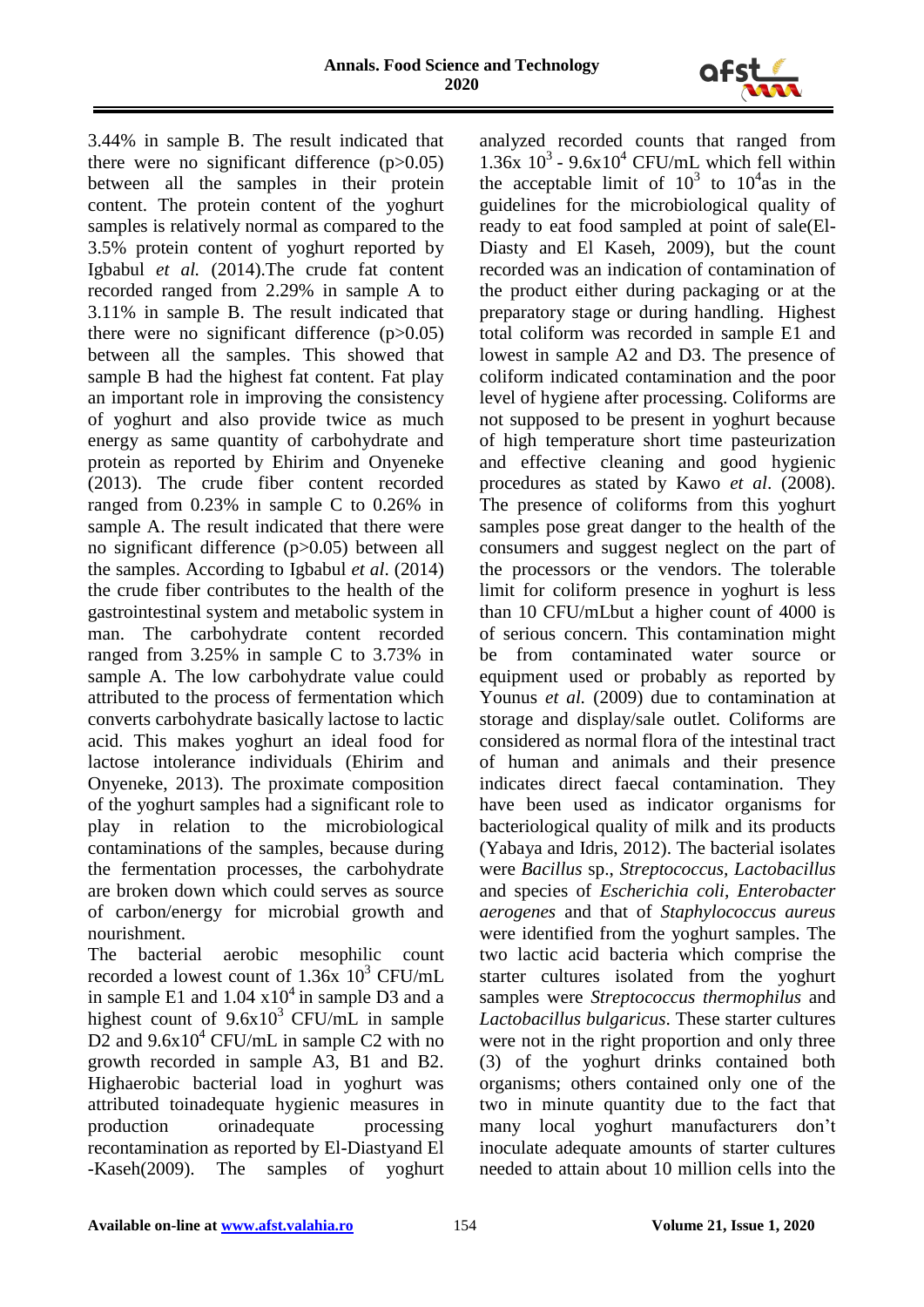

pasteurized milk for fermentation. This unequal proportion of starter cultures was against the report of Tamime and Robinson (2008) that successful preparation of yoghurt depends upon the proper symbiotic relationship between the two organisms at equal proportion. However, the isolation of the two organisms: *Streptococcus* and *Lactobacillus* sp. agreed with the claims that they are the most commonly employed starter cultures in the fermentation of milk into yoghurt as reported by Tamime and Robinson (2008). *Bacillus* sp was isolated from all the samples, the presence of *Bacillus* sp in all the yogurt samples implies post pasteurization contamination (Huck *et al*.,2008).The *Staphylococcus aureus* was isolated from 19% of the fifteen (15) yoghurt samples analyzed. El-Malt *et al.* (2012) also detected *S. aureus* in 72% of the 100 yoghurt samples they analyzed in Qena City, Egypt. Presence of *S. aureus* usually indicates contamination from food handlers (Abdel Hameed *et al*., 2009). The presence of *Escherichia coli* has been incriminated as a potential food poisoning agent and are associated with infantile diarrhea and gastroenteritis in adults as reported by Okpalago *et al*.(2008) and El-Diasty and El Kaseh (2009). In most foods, the total bacterial count is often an indication for the sanitary quality, safety and utility of foods. It may reflect the conditions under which the product is manufactured such as contamination of raw materials and ingredients, the effectiveness of processing and the sanitary conditions of equipment and utensils at the processing plants (El-Diasty and El Kaseh 2009). The total fungal plate count ranged from  $1.0 \div 6.0 \times 10^3$ CFU/mL, similar report was made by Oyeleke (2009) in the microbial assessment of commercially prepared yoghurt. The fungal population obtained from the samples were above the acceptable limit that is recommended. The fungal population of the samples may be attributed to several factors which include the initial contamination of raw materials, non-aseptic milking, poor cleaning of equipment, water used in production, the sanitary conditions of the pressing environment

and poor handling of finished products. The total effect of such a contaminating factor determine the quality of the yoghurt, its probable shelf life and the potential public health risk (Yabaya and Idris, 2012). The fungal isolates were *Aspergillus* sp*., Mucor* sp*., Rhizopus* sp.*, Trichoderma* sp., *Aspergillus* sp*.* especially *A. flavus* and *A. parasiticus* produces mycotoxins which includes metabolic by products produced by a number of different fungi that may or may not be toxic. The type of diseases caused by *Aspergillus*sp are varied, ranging from an "Allergy" type of illness to life threatening generalized infections as reported by Iloh and Ilodu (2008). *Mucor* sp*.* have been linked with allergies and mold sensitivity. In some cases, they can cause severe pulmonary distress including immunocompromised individuals. The Fungi can cause opportunistic infections, this occurs when the spores are ingested or inhaled and causes a variety of problem. The presence of *Mucor* sp*.,* in the yoghurt analyzed may be due to their rapid colonization and utilization of food substances. *Mucor* sp*.,* is one of the fungus involved in the decay of dairy products during storage, as reported by Frazier and Westhoff (2009). *Rhizopus* sp*.,* is a genus of common saprobic fungi on plants and special parasites on animals. They are found on wide variety of organic substrates including fruits, syrups, breads, milk etc. Most *Rhizopus* species are opportunistic agents of human zygomycosis (fungal infection) and can be fatal, as also seen by many authors. Some *Rhizopus* infections are also in associated complications of diabetic ketoacidosis. *Trichoderma* sp. are very common in soil, and cellulolytic materials including stored dairy products and plants food stuffs. Many species are strongly cellulolytic (i.e. they are capable of degrading cellulose since they produce large quantities of the enzymes cellulose) for this reason, they are important spoilage organism. Human infection by species of *Trichoderma* is limited to individuals with severely weakened immune systems, and other species are able to produce mycotoxins. Antibiotics susceptibility assessment of bacteria isolates from the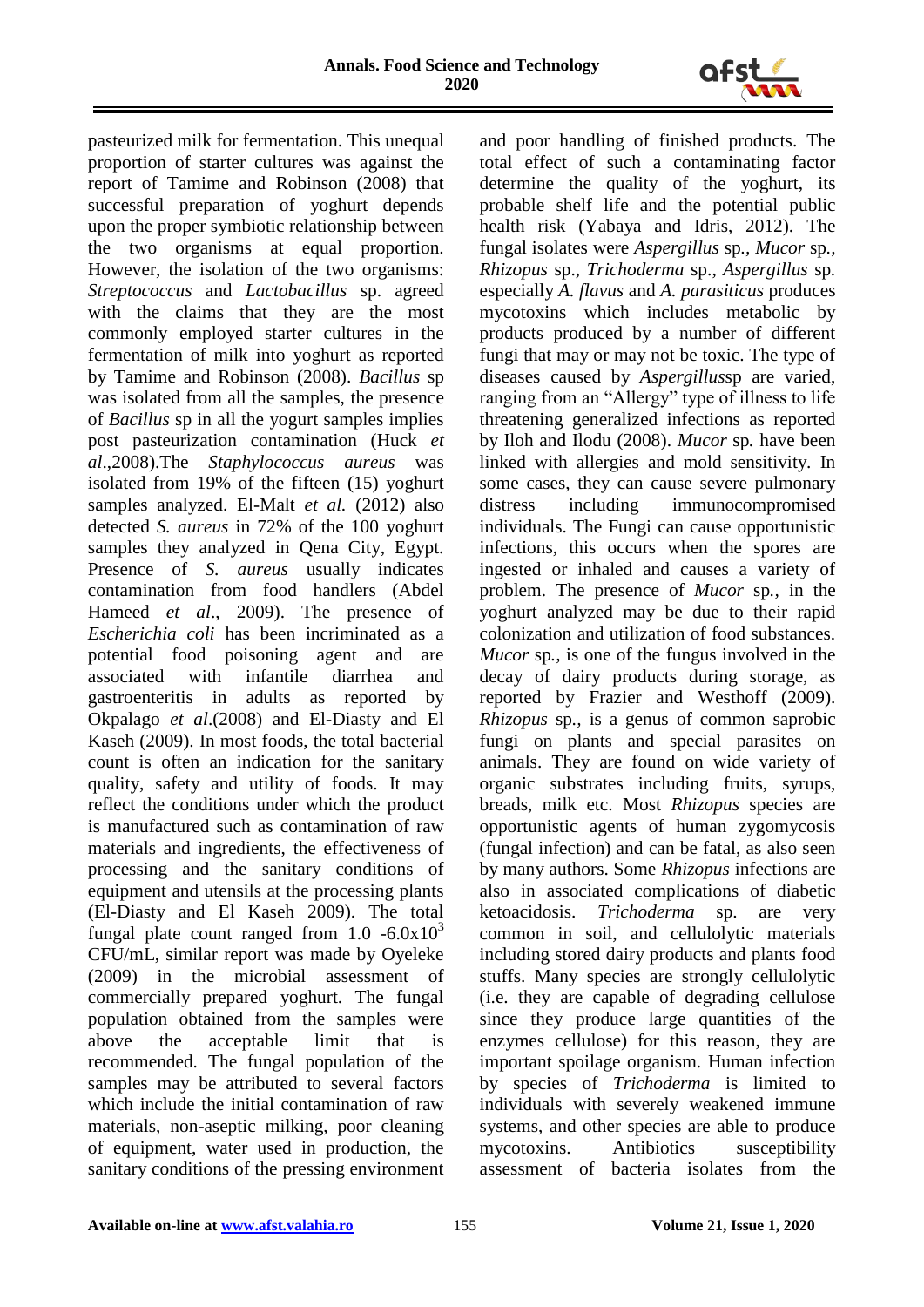

yoghurt samples showed varying degrees of bacterial resistance as well as multiple antibiotics resistances in bacterial isolates. Result of antibiotic susceptibility tests on isolates recorded for most of the isolates as multi resistant to more than one of the antibiotics which was also reported by Ahmed *et al.* (2010), Okpalugo *etal.* (2008), Nováková*et al.* (2010). The order of antibacterial ineffectiveness of the studied antibiotics was Pefloxacin  $(10\mu$ g) > Streptomycin  $(30\mu g)$  > Erythromycin  $(10\mu g)$  > Gentamicin  $(10\mu g) >$  Zinnacef  $(20\mu g) >$ Amoxicillin(30µg) > Ciprofloxacin (10µg) > Septirin  $(30\mu$ g) > Ampiclox  $(30\mu$ g) > Rocephin (25µg). All the bacterial isolates obtained from the yoghurt samples were susceptible to Pefloxacin (10µg) and Streptomycin (30µg). The findings from this present study agreed with work reported by Okonko*et al*. (2009), who reported high bacterial isolates susceptible to Pefloxacin (10µg), Streptomycin (30µg) and Gentamicin (10µg). Antifungal Susceptibility assessment of fungal isolates from yoghurt samples showed varying degree of fungal resistance as well as more than two antifungal resistances in fungal isolates. The fungal isolates were more susceptible to Amphotericin B (20µg), Voriconazole (10µg), Ketoconazole (10µg) and less susceptible to Fluconazole  $(25\mu g)$ . This finding is in agreement with previous research of Ahmed *et al.* (2010).From a microbiological point of view, most of the bacterial and fungal species isolated should not be present in carefully manufactured yoghurt. This indicates lack of good manufacturing practice (GMP) or inadequate storage. This can pose a serious health problem from a public health point of view, which will cause an exposure to high risk of food borne infection and intoxication. Although the levels of these contaminants were considerably low and safe at the time of analysis, if stored further for a longer period of time under inappropriate conditions, the contaminants would grow, multiply and attain a high level which could pose a health danger to the consumers.

## **CONCLUSIONS**

From results of this research, it can be concluded that most of the yoghurt on sale within Kaduna metropolis is having low bacteriological and mycological quality. This suggests the need for strict hygienic measures to be applied during production, processing and distribution of yoghurts and its products to avoid contamination and direct health effects in consumers.

## **RECOMMENDATIONS**

In order to ensure the availability of yoghurts with good microbiological quality for consumers in Kaduna as a state and in Nigeria as a whole, the following measures are recommended:

1.Local yoghurt manufacturers should try as much as possible to always ensure aseptic conditions in their production environment in order to prevent the contamination of their products during processing.

2.The manufacturing companies should also ensure that their production personnel always maintain good personal hygiene so as to reduce the risk of contaminating the yoghurts with members of the normal microbiota of their skin, mouth, nose, etc. Nose masks should be worn always in the production room.

3.Adequate pasteurization of raw milk must be ensured in order to eliminate all the pathogenic microorganisms and reduce to a substantial level other contaminating or spoilage microorganisms in the milk before it is used for yoghurt production. Attention of the stake holders including manufacturers and retailers is therefore needed to reduce postproduction contamination.

4.Periodical factory inspection must be done by regulators in the industry such as National Agency for Food, Drug and Administration and Control (NAFDAC), Standard Organization of Nigeria (SON) and Consumer protection Council (CPC) to checkmate the problem of poor hygiene using HACCP concept/systems and to apply sanctions where necessary. The manufacturers should make it a duty upon themselves to educate their staff on clean and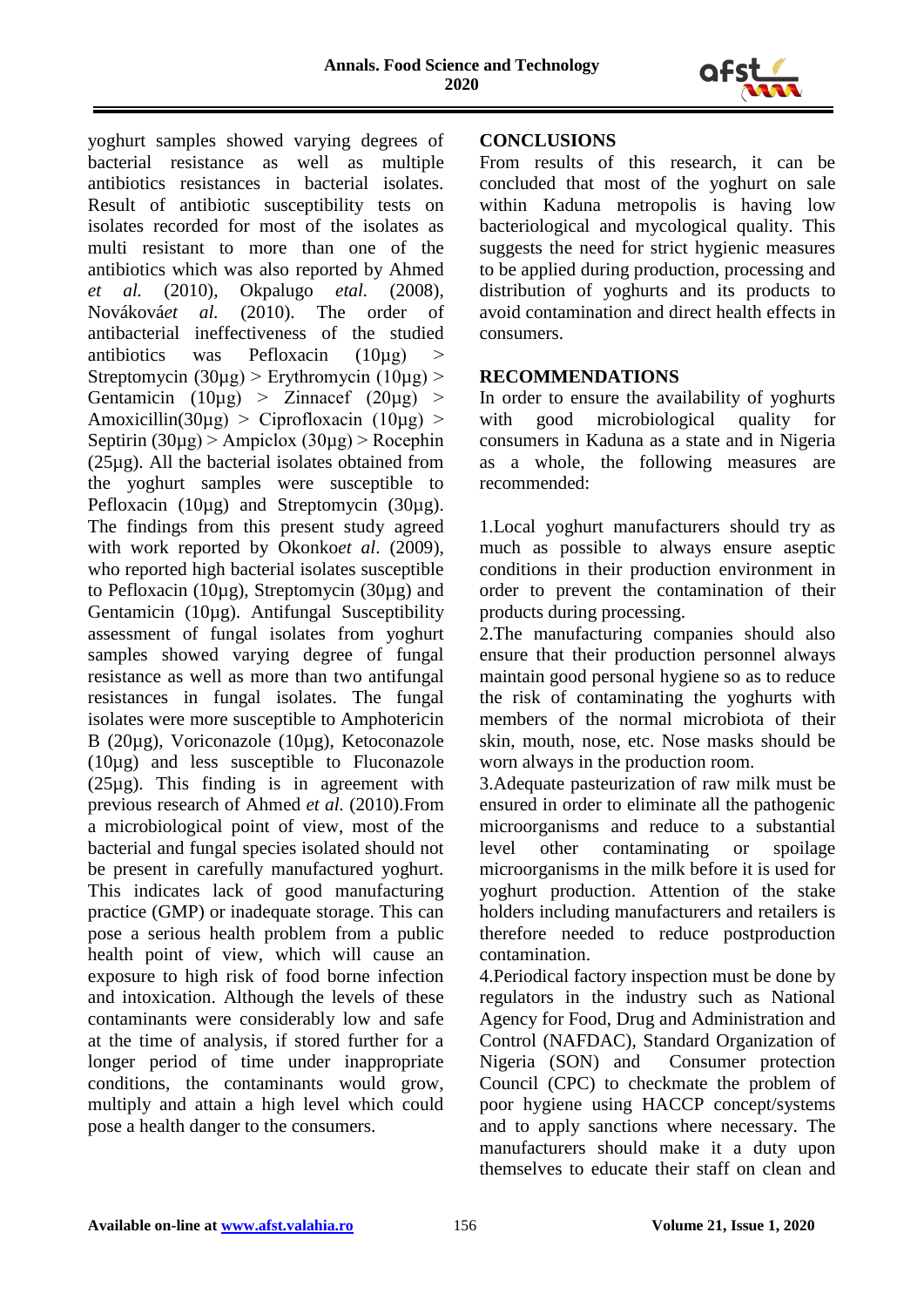

hygienic practice considering the high level of coliform contaminations recorded in the course of this study.

#### **REFERENCES**

- [1] Abdel Hameed, K.G. and El-Malt, L.M. (2009). Public health hazard of *Staphylococcus aureus*  isolated from raw milk and ice cream in Qena governorate. *Vetenary Medicine Journal.* 55(121): 191-200.
- [2] Abeer, A. A., Abdel, A. and Dardir, H. A. (2009). Hygienic Quality of Local Traditional Fermented Skimmed Milk (Laban Rayb) Sold in Egypt. *World Journal of Dairy Food Science.* 4: 205-209.
- [3] Abou, E., Nahla, A., Rady, K. and Flourage, M. (2008). Prevalence of mould and yeast in some dairy products sold in Menofia Governorate, Giza. *Veterinary Medicine Journal*. 56:17-27.
- [4] Abrar, M., Anjum, F.R., Zahoor, T., Hussain, S. and Ahmad, S. (2009). Chemical and sensory characteristics of yogurt produced by locally isolated and commercially imported starter culture. *Milchwissensch Journal of Diary Science.* 64(4): (392-395).
- [5] Ahmad, J. (2010). Quality characteristics of plain yoghurt made from standardized Buffalo milk. M.Sc. thesis University of Agriculture. Faisalabad. pp. 5-16
- [6] Ammara, K., Imran, P. (2010). Determination of moisture content in stored yoghurt with different starter culture. *Pakistan Journal of Nutrition.*20(2): 221-227.
- [7] AOAC. (2009). Official Methods of Analysis, Association of Official Analytical Chemists, 15<sup>th</sup> Edition. Horwitz, W. and Latimer, G.W. (Editors). AOAC International, Maryland-USA.
- [8] Bako, G.Y. (2011). Isolation and Identification of fungi in Bottled Yoghurt sold in Kaduna Metropolis. Unpublished B.Sc. thesis of the Department of Microbiology, Kaduna state University. Pp. 5-14.
- [9] Bassiri, E. (2010). *Laboratory Manual of Microbiology.* Department of Biology, Universityof Pennsylvania. pp1-9.
- [10]Belewu, M.A., Belewu, K.Y and Bamidele, R.A. (2010). Cyper-coconut yoghurt: preparation, compositional and organoleptic qualities. *African Journal of Food Science and Technology.*1(1) : 010- 012.
- [11]Cheesebrough, M. (2011). District Laboratory Practice in tropical countries part 2, Cambridge low price edition. New York. Pp. 32-33.
- *[12]*Cheng, H. (2010). Volatile Flavor Compounds in Yogurt: *A Review. Critical Reviews in Food Science and Nutrition.* 50:938–950*.*
- [13] Cueva, O., Aryana, K.J. (2008). Quality attributes of heart healthy yoghurt. *LWT - Food Science and Technology.* 41:537-544.
- [14]De Bok, F.A., Janssen, P.W., Bayjanov, J.R., Sieuwerts, S., Lommen, A., Van HylckamaVlieg, J.E., Molenaar, D. (2011). Volatile Compound Fingerprinting of Mixed-Culture Fermentations. *Journal of Applied and Environmental Microbiology*. 77: 6233–6239.
- *[15]*De, N. Goodluck, T.M., and M. Bobai. (2014).Microbiological quality assessment of bottled yogurt of different brands sold in Central Market, Kaduna Metropolis, Kaduna, Nigeria. *InternationalJournal of Current Microbiology and Applied Sciences.* 3:20-27.
- [16]Ehirim, F.N., Onyeneke, E.N. (2013). Physicochemical and organoleptic properties of yoghurt manufactured with Cow milk and Goat milk. *Journal of Natural and Applied Science*. 4: 4- 8.
- [17]El Bakri, J. M., Ibtisam, M. and El Zubeir, J. (2009). Chemical and Microbiological Evaluation of Plain and Fruit Yoghurt in Khartoum State, Sudan. *International Journal Of Dairy Science*. 4: 1-7.
- [18]El-Diasty, Eman, M. and El Kaseh, R. M. (2009). Microbiological monitoring of raw milk and yoghurt samples collected from El-Beida city. *Arab Journal of Biotechnology.* 12(1)*:* 57-64.
- [19]El-Malt, L.M., Abdel Hameed, K.G. and Mohammed, A.S. (2013). Microbiological evaluation of yogurt Products in Wena City, Egypt. *VetenaryWorld.* 6(7): 400-404.
- [20]Encyclopedia Americana International Edition. (2009). Printed and manufactured in USA. 29:680- 81 evaluation of yoghurt sold in Makurdi metropolis.*African Journal of Food Science andTechnology.* 5(6): 129-135.
- [21]FAO (Food and Agriculture Organization of the United Nations). (2010). Milk Processing Guide Series. Training Programme for Small Scale Dairy Sector and Dairy Training institute, Naivasha. Terminal Statement prepared for the Government of Kenya. FAO, Rome. 4:6611
- [22]Fawole, M.O. and Oso, B.A. (2008). *Laboratory Manual of Microbiology*. 5th edition. Spectrum Books Ltd, Ibadan. pp. 6-11.
- [23] Fuller, R. (2008). Probiotics in man and animals. *Journal of Applied Bacteriology.* 66: 365–378.
- [24]Fuquay, J.W., Zook, A.B., Daniel, J.W., Brown, W.H., and Poe, W.E. (2011). Modifications in free stall housing for dairy cows during the summer. *Journal of Dairy Science*. 62(4):577-583.
- [25] Helander, I.M., A Von., Wright, T.M. and Mattila S. (2011). Potential of Lactic acid bacteria and novel antimicrobials against Gram-Negative bacteria. *Trends in Food Science andTechnology*. 8: 146-150.
- [26] Hoier, E. (2009). Use of probiotic starter cultures in dairy products. *Journal ofFood Australia.* 44(9): 418-420.
- [27]Huck, J.R., Sonnen, M. and Boor, K.J. (2008). Tracking heat resistant, cold thriving fluid milk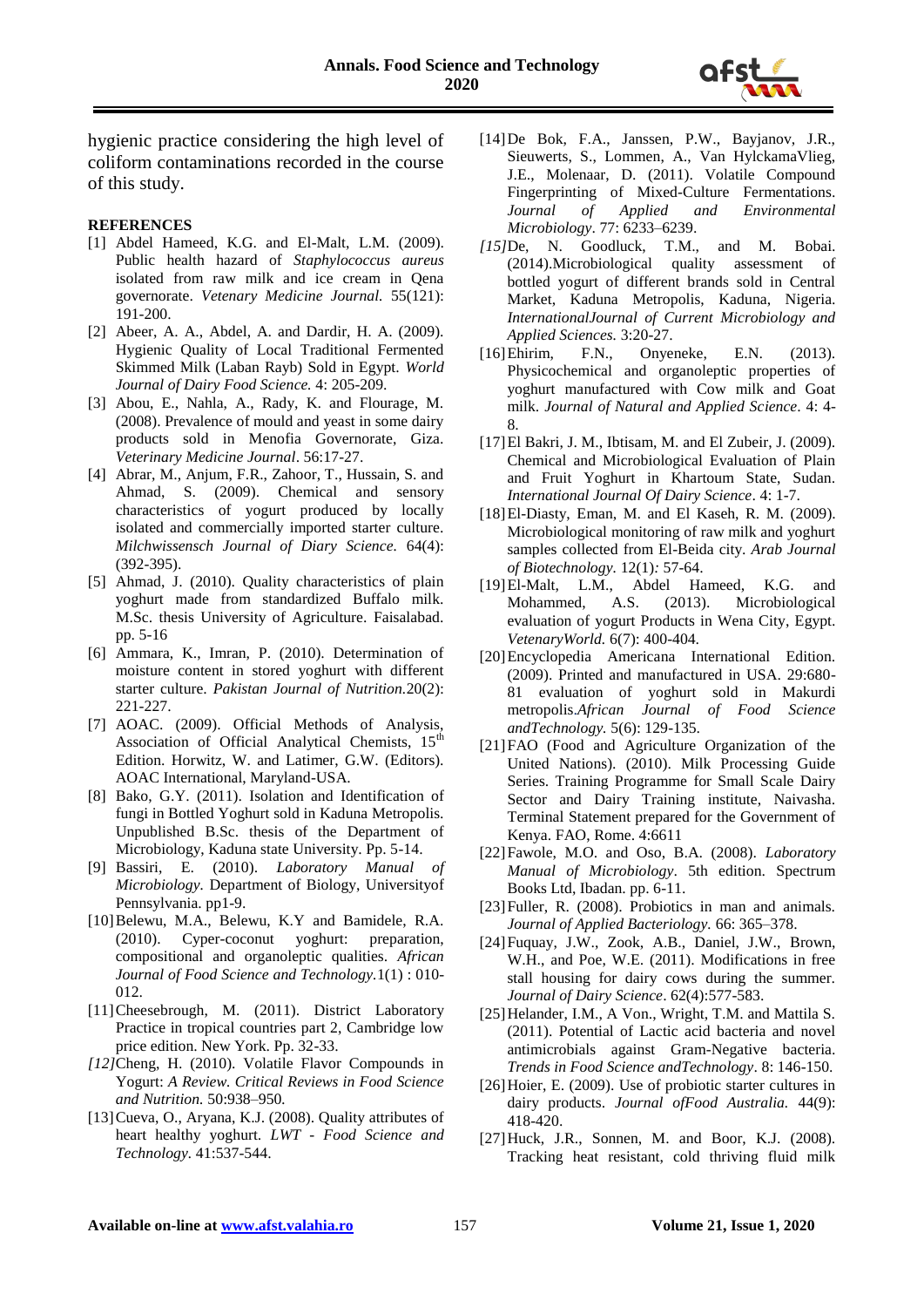spoilage Bacteria from farm to packaged product. *Journal of Daily Science.* 91: 1218:1228.

- [28]Ifeanyi, V.O., Ihesiaba, O. M. and Ikenga, C. (2013). Assessment of Microbiological quality of yogurt sold by street vendors in Onisha Metropolis, Anambra State, Nigeria. *British Microbiology Research.* 3(2*) :*198-205.
- [29]Igbabul, B., Shember, J. and Amove, j. (2014). Physicochemical, microbiological and sensory
- [30]Issazadeh, K., Darsanaki, R.K. and Pahlaviani, K. (2012). Occurrence of aflatoxin M1 levels in local yogurt samples in Gilan Province, Iran. *Annalsof Biological Research.* 3(8):3853-3855.
- [31]Kawo, A. H., Omole, E. M. and Na'aliya, J. (2008). Quality assessment of some processed yoghurt products sold in Kano Metropolis, Kano, *Nigeria BEST Journal.* 3(1): 96-99
- [32]Khan, K., Rehman, S. U., Khan, M. A., Anwar, F. and Bhadar, S. (2011). Physical and chemical quality appraisal of commercial yoghurt brands sold at Lahore. ARPN. *Journal of Agricultural andBiological Science* 3(3):14-21.
- [33]Kleanhammer, T.R. (2009). Functional activities of *Lactobacillus* Probiotics, Genetic mandate. B.V, Amsterdam. The Netherlands. Pp 35-39.
- [34]Kosikowski, F.V. (2011). Cheese and fermented milk foods, 2nd edition. *Journal of Diary Science*. 59: 291.
- [35]Labon, D. (2013). Food and Agriculture Organization of the United Nations Industry Cooperation program. Pp 40.
- [36] Lee, W.J. and Lucey, J.A. (2010). Formation and physical properties of yoghurt. *Asian-Australian Journal of Animal Science*. 23(9):112-1136.
- [37]Marya, D.T. (2017). Characterization and Antioxidant activity of fermented milk produced with a starter combination. Pakistan Journal of Nutrition. 16(6):451-456.
- [38]Mende, S., Rohm, H., Jaros, D. (2015). Influence of Exopolysaccharides on the Structure, Texture, Stability and Sensory Properties of Yoghurt and Related Products. *International Dairy Journal.* 52: 57–71.
- [39]Muhammad, B.F., Abubakar, M.M. and Oyawoye, E.O. (2012). Effects of culture concentration and inoculation temperature on physicochemical, microbial and organoleptic properties of yoghurt. *Nigerian Food Journal.* 23: 156-165.
- [40]Nweze, E. (2010). Antibiogram of bacteria and fungal isolates associated with Otitis media amongst children in Bauchi state, *Nigeria Journal of Clinical Microbiology*. 8(6):12-26.
- [41]Obande, A. G. and Azua, E. T. (2013). Extent of microbial contamination of nono, fresh cow milk and yogurt sold in Makurdi, Benue State, Nigeria. *Journal of Microbiology andBiotechnology Research* 3(3):6-14
- [42]Okpalugo, J., Ibrahim. K., Izebe, K.S. and Inyang, U.S. (2008). Aspects of Microbial Quality of some

Milk Products in Abuja, Nigeria. *Tropical Journalof Pharmaceutical Research* 7(4):1169-1177.

- [43]Oladipo, I. C. and Jadesimi, P. D. (2012). Microbiological Analysis and Nutritional Evaluation of West African soft cheese (*wara*) produced with different preservatives. *American Journal of Food and Nutrition.* 3(1): 13-21
- [44]Oladipo, I. C. and Oginni, O. A. (2013). Nutritional evaluation and microbiological analysis of full fat yoghurt processed with biological and chemical preservatives. *Elixir AppliedBiology*. 60: 16120- 16125.
- [45]Ouwehand, A.C. (2012). The health effects of cultured milk products with viable and non-viable bacteria. *Journal of Food Chemistry, University of Turku Finland*. 8(9):749-758.
- [46]Oyeleke, S. B. and Manga, B. S. (2008). Essentials of Laboratory Practical in Microbiology. Tobest publishers, Minna, Nigeria.pp 36 – 70.
- [47]Oyeleke, S.B. (2009). Microbial Assessment of Some Commercially Prepared Yogurt Retailed in Minna, Niger State. *African Journal of Microbiology.* 3:245-248.
- [48]Pan, D.D., Wu, Z., Peng, T., Zeng, X.Q., Li, H. (2014). Volatile Organic Compounds Profile during Milk Fermentation by Lactobacillus Pentoses and Correlations between Volatiles Flavor and Carbohydrate Metabolism. *Journal of Dairy Science.* 97: 624–631.
- [49] Prescott, L.M., Harley, J.P. and Klein, D.A. (2008). *Microbiology*. 6th edition. McGraw Hill Higher education, Boston. Pp 539-541.
- [50]Rodrigues, L.A., Ortolani, M.B.T., Nero, L.A. (2010). Microbiological quality of yoghurt commercialized in Viçosa, minas gerais, Brazil. *African Journal of Microbiology.* 4:210-213.
- [51]Rybka, S., and Kailasapathy, K. (2013). The survival of culture bacteria in fresh and freeze-dried AB yoghurts. *The Australian Journal of Dairy Technology.* 50(2): 51–57.
- [52]Sabo, D. (2010). Bacteriological quality of locally manufactured yoghurt. *African Journal of Microbiology.* 3: 45-53.
- [53] Serra, M., Trujillo, J.A., Guamis, B. and Ferragut, V. (2009). Flavor profiles and survival of starter cultures of yogurt produced from high pressure homogenized milk. *InternationalDairy Journal*. 19:106-109.
- [54]Smid, E.J.; Kleerebezem, M. (2014). Production of Aroma Compounds in Lactic Fermentations. *Annual Review of Food Science and Technology*. 5:313– 326.
- [55]Soulmalainen, M. (2011). Mixture of propini bacterium and *Lactobacillus* sp. with antimicrobial activities. *International Journal of Food Microbiology*. 67: 232.
- [56]Speck, M.L. (2011). Control of Food Borne Pathogens by Starter Cultures. *Journal of Dairy Science*. 27: 44.